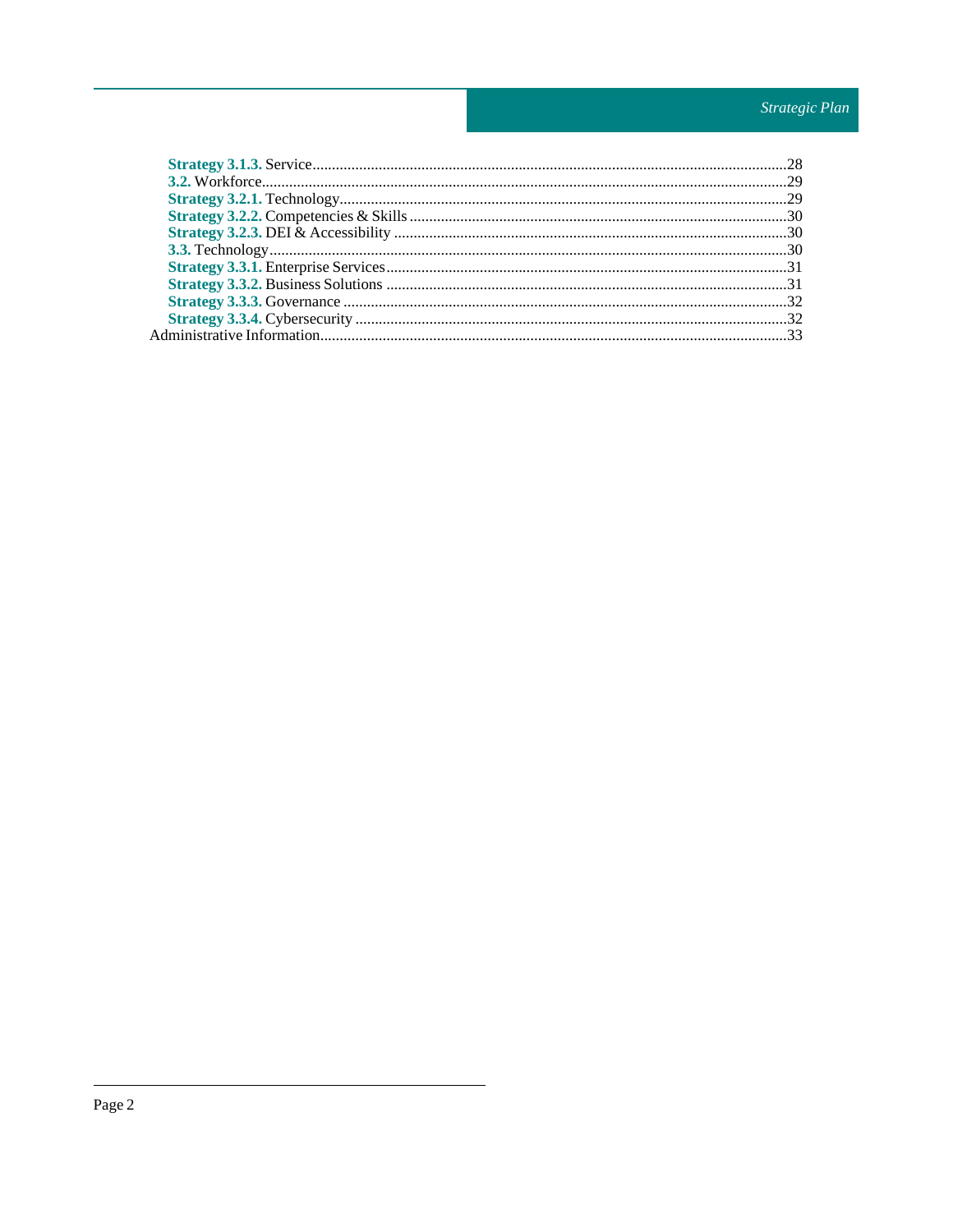## **Description:**

The U.S. Small Business Administration (SBA) was created to preserve free competitive enterprise, and to maintain and strengthen the overall economy of our nation.

### **Stakeholder(s):**

**Isabel Casillas Guzman**: *SBA Administrator*

#### **AmericaSmall Business Owners** :

*America's more than 32 million small business owners are the engine of job creation and economic growth in this country, supporting more than 60 million jobs... The SBA ensures that these businesses have the tools and resources they need to start and expand their operations and create jobs that support a growing economy and strong middle class . The SBA also helps restore communities and return businesses to normal operations through disaster assistance in the form of direct loans to repair, rebuild, and recover from physical damage and economic losses.*

#### **American Entrepreneurs**:

*America's entrepreneurs are innovators who take risks on ideas, invest in their communities, and create jobs. Their skills and creativity support their families, make our neighborhoods vibrant places to live and work, and fuel the nation's economic strength . Through this FY 2022–2026 Strategic Plan, the Agency reaffirms its commitment to helping small businesses start, expand, recover, and ensures America remains competitive in an interdependent and highly competitive global economy. Through an extensive network of field offices and partnerships with public and private organizations, the SBA delivers its services throughout the United States.*

## <span id="page-2-0"></span>Vision

Bring businesses back, create jobs, and connect all entrepreneurs in America by providing the support they need to start, grow, and be resilient

## <span id="page-2-1"></span>Mission

Maintain and strengthen the nation's economy by enabling the establishment and vitality of small businesses and by assisting in the economic recovery of communities after disasters

## <span id="page-2-2"></span>Values

**Equity**: Our nation's economy is stronger when we support entrepreneurial spirit and great ideas across all our diverse communities and regions. The SBA's people, processes, and systems must equitably support every small business that needs our help.

**Customer-Centricity**: Small businesses are continually adapting and evolving to meet the demands of their customers and the marketplaces they serve. The SBA must adapt and evolve as well—and prioritize the needs of our customers, America's small businesses. Across every program and through every interaction, the SBA must work to ensure America's small businesses feellike the giants they are in our economy.

**Technology-Driven**: The SBA must be as entrepreneurial as the small businesses we serve and meet their needs, which includes swiftly adopting innovative, technology-based solutions to scale and deliver capital, markets, and networks efficiently to America's small businesses.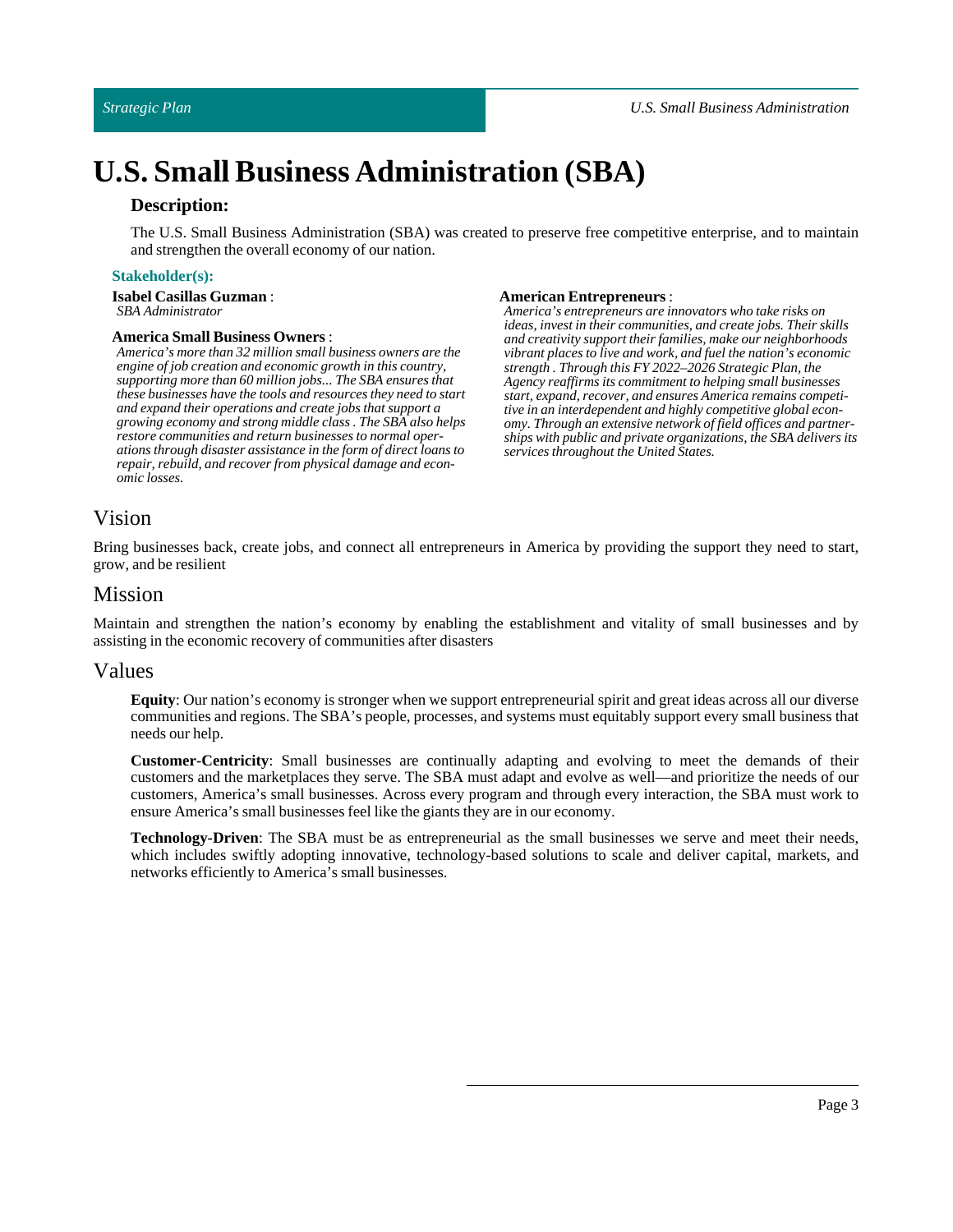## <span id="page-3-0"></span>**1. Programs**

*Ensure Equitable and Customer-Centric Design and Delivery of Programs to Support Small Businesses and Innovative Startups*

### **Stakeholder(s)**

### **Small Businesses**:

*Small businesses in the United States make up more than 99. 9 percent of all firms, supporting almost 47 percent of the private sector workforce or 61 million jobs. Included in these small businesses are innovative start-ups, young companies founded to address deficiencies in existing products or services or to create entirely new categories of goods or services.*

#### **Startups**:

*Small businesses and innovative startups have been responsible for more than 62 percent of net new jobs since 1995.*

#### **Entrepreneurs**:

*Entrepreneurs depend on financial capital to start and grow their business and often have difficulty accessing it.*

#### **Minority-OwnedSmall Businesses**:

*Many small business owners, including minority-owned, women-owned, veteran-owned, and those located in rural areas have disproportionately less access to capital.*

#### **Women-OwnedSmall Businesses**

#### **Veteran-OwnedSmall Businesses**

#### **RuralSmall Businesses**

#### **Banks**:

*Since 1980, the number of banks has dropped from 14,400 to 4,600, leaving small businesses with fewer options to secure lending.*

#### **Black Entrepreneurs** :

*Moreover, loan requests from Black entrepreneurs are three times less likely to be approved than their white counterparts, even accounting for credit scores and net worth.*

#### **Workforce** :

*The COVID-19 pandemic has exacerbated both racial and gender inequities in the workforce and business markets.*

#### **Black Communities**:

*Black communities saw a 41 percent reduction in the number of active business owners between February and April 2020 ...*

#### **Women**:

*... and four times more women than men exited the labor force during 2020. These disparities make it even more important for the SBA to ensure that its capital programs are tailored to those entrepreneurs that need credit and to those who are reentering the workforce.*

#### **Exporters**:

*Although access to capital is a major barrier, entry into new markets can also be a hurdle to small business growth. The United States is one of the largest exporters in the world, and approximately 97 percent of exporters are small busi- — continued next page*

*nesses. Small businesses that export can not only grow their revenue but also create jobs with higher wages than small businesses that do not export.*

#### **Private Sector**:

*The SBA fills a market gap where the private sector perceives a risk in lending to credit-worthy small businesses with certain export transactions.*

#### **Small Business Exporters Association**:

*According to a 2016 Small Business Exporters Association survey, 35 percent said it was more difficult to obtain trade financing than conventional business financing.*

#### **Private Equity Market** :

*In addition, the private equity market is concentrated in five metropolitan areas in California, Massachusetts, and New York.*

#### **Borrowers** :

*The SBA helps small businesses and innovative startups grow and thrive by promoting low-cost access to capital which create jobs and increase sales for small businesses. Guaranteed SBA Loans offer borrowers longer terms than conventional loans.*

#### **Small Business Investment Companies (SBICs)** :

*Small Business Investment Companies (SBICs) promote a more equitable allocation of venture capital with a distribution of investments from debenture SBICs that is more geographically dispersed than investments from private venture capital funds.*

### **Small Business Innovation Research(SBIR) Program** :

*The Small Business Innovation Research (SBIR) and Small Business Technology Transfer (STTR) programs likewise include equity goals to encourage entrepreneurship and innovation for underserved individuals in Science, Technology, Engineering, and Mathematic (STEM) fields.*

### **Small Business Technology Transfer (STTR) Program**

#### **Underserved Individuals**:

*in Science, Technology, Engineering, and Mathematic (STEM) fields*

#### **Federal Government** :

*The Federal Government also serves as the largest contracting market in the United States, procuring more than half a trillion dollars in goods and services each year. Federal procurement can serve as a business entry point for thousands of entrepreneurs. Furthermore, small business procurement is concentrated in a few sectors with relatively small dollar-value contracts and fewer small businesses receiving contracts over time.*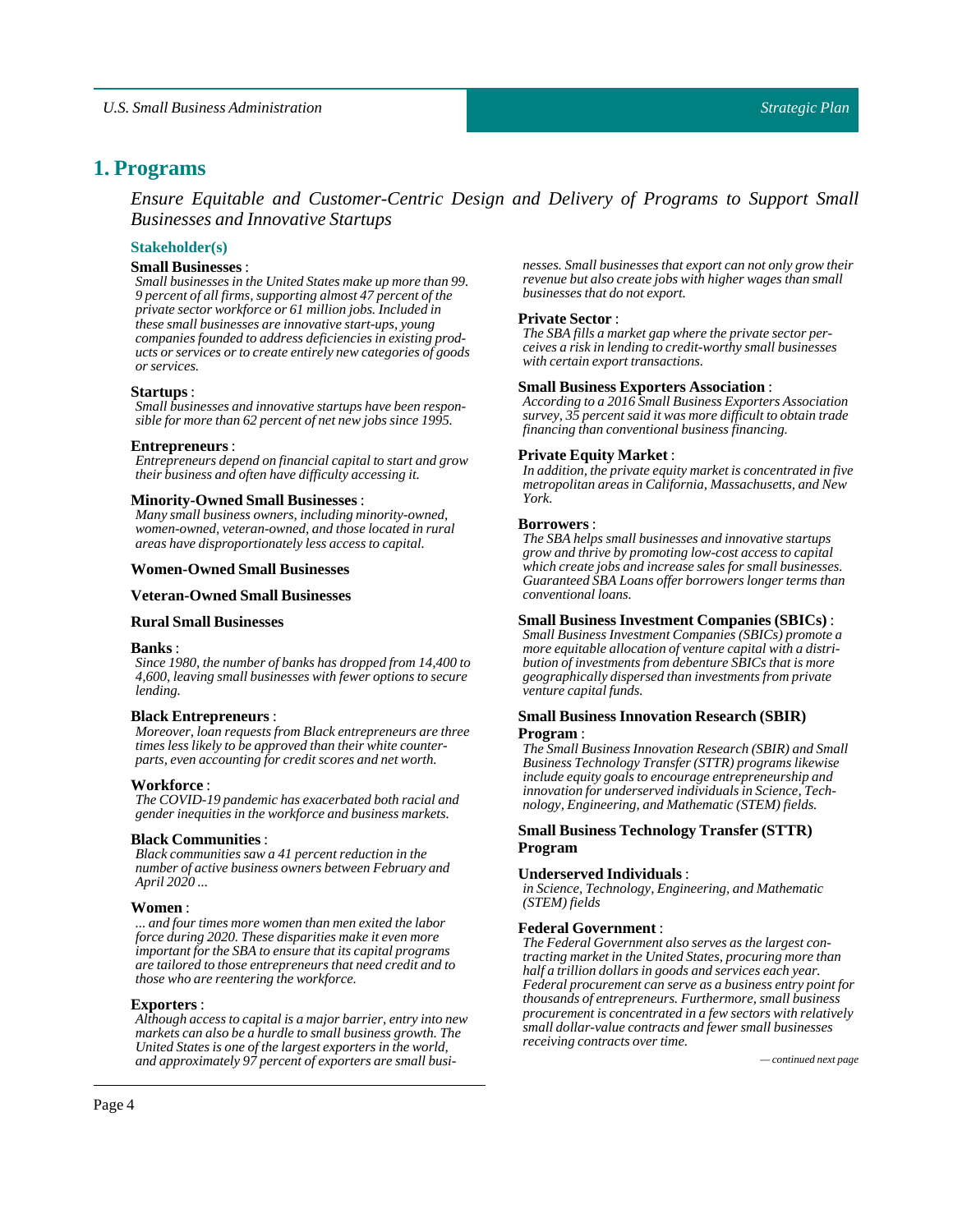*Stakeholders (continued)*

#### **Underrepresented Communities**:

*Through set asides and business development programs, the SBA can use federal purchasing power to improve opportunities for small businesses, especially those in underrepresented communities.*

#### **Businesses** :

*Businesses thrive in environments where there is proximity to other businesses and support for growth. Entrepreneurs often need advice to get their businesses started, and minority, veteran, and women entrepreneurs can face even greater hurdles as they may not have access to services that are available in the private sector. SBA training and counseling programs are associated with reported likelihood to start a business, reported improvements in business man-* *agement practices, reported financial growth, and firm growth.*

#### **Minority-Owned Businesses** :

*Many minority-owned businesses did not access the SBA's COVID-19 relief programs due to lack of awareness and lack of connectivity. All eligible entrepreneurs should have the ability to access the SBA's capital, innovation, contracting, and counseling programs. Through enhanced customer-facing portals, virtual and in-person trainings, surveys to assess customer service and satisfaction, and the commitment to meet entrepreneurs where they are and provide them with what they need, the SBA will support small businesses and allow them to grow and thrive.*

<span id="page-4-0"></span>Strategic Goal 1 aims to improve access to SBA programs and services for all entrepreneurs. The SBA has an opportunity to transform its services and improve the customer experience which will have major impacts on the national economy.

## **1.1.** Capital

### *Ensure all entrepreneurs have access to capitalto start and grow their business*

Access to capital is critical to the long-term success of small businesses . Many entrepreneurs often do not have the same access to credit as larger businesses that can more readily take on a traditional loan from a bank, or new entrepreneurs may not have a credit score that can guarantee them a loan . Underserved small businesses are more likely to be denied credit and must rely on personal savings or credit cards to sustain their business. The SBA works to fill gaps in commercial lending markets so that small businesses across the country are well-positioned to access credit on reasonable commercial terms.

#### **Stakeholder(s):**

#### **Entrepreneurs**

**Associate Administrator for Capital Access** : *Objective Lead*

#### **SBA Programs and Activities**:

*■ 7(a) Loans ■ 504 Loans ■ Microloans ■ Community Advantage Loans ■ Program for Investment in Micro-Entrepreneurs (PRIME) ■ Surety Bond Guarantees ■ Secondary Market Guarantee ■ Credit Risk Management*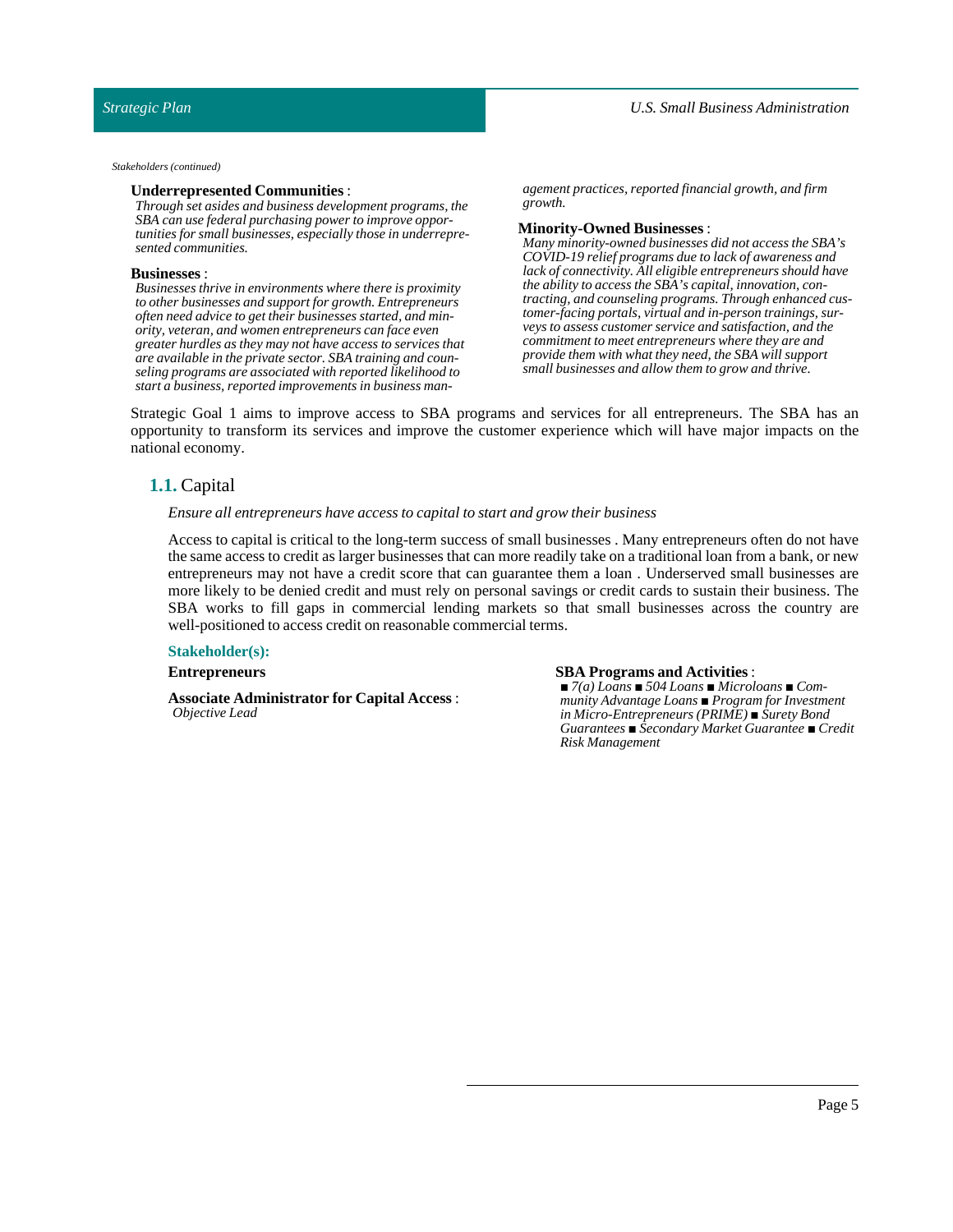## **FY 2022-2023 Agency Priority Goal 1.1.1 EnrolledInstitutions Increase**

| <b>Description</b>                                                                                                                    | Type   | <b>Status</b> | <b>Start Date</b> | <b>End Date</b> | Percentage |
|---------------------------------------------------------------------------------------------------------------------------------------|--------|---------------|-------------------|-----------------|------------|
| By September 30,                                                                                                                      | Target | Expanded      | 2021-10-01        | 2023-09-30      | 20         |
| 2023, the SBA will<br>expand the number<br>of Community<br><b>Financial Institutions</b><br>enrolled in Lender<br>Match by 20 percent | Actual |               |                   |                 |            |

### **Strategic Measure 1.1.1 JobsSupported**

| <b>Description</b>                    | $T$ <sub>V</sub> $pe$ | <b>Status</b> | <b>Start Date</b> | <b>End Date</b> | <b>Number</b> |
|---------------------------------------|-----------------------|---------------|-------------------|-----------------|---------------|
| Increase the number                   | Target                | Increased     |                   |                 |               |
| of jobs supported by<br>SBA's capital | Actual                |               |                   |                 |               |
| programs                              |                       |               |                   |                 |               |

### **Equity Measure 1.1.1 Loans**

| <b>Description</b>                                                                       | Type   | <b>Status</b> | <b>Start Date</b> | <b>End Date</b> | Percentage |
|------------------------------------------------------------------------------------------|--------|---------------|-------------------|-----------------|------------|
| Increase the percent                                                                     | Target | Increased     |                   |                 |            |
| of loans to<br>underserved small<br>businesses through<br><b>SBA</b> capital<br>programs | Actual |               |                   |                 |            |

### **Customer-Centric Measure 1.1.1 Application Processing**

| <b>Description</b>                                                                | Type   | <b>Status</b> | <b>Start Date</b> | End Date | Davs |
|-----------------------------------------------------------------------------------|--------|---------------|-------------------|----------|------|
| Decrease the average                                                              | Target | Decreased     |                   |          |      |
| number of business<br>days to process small<br>non-delegated loan<br>applications | Actual |               |                   |          |      |

## <span id="page-5-0"></span>**Strategy 1.1.1.** Policies

## *Develop policies that promote access to capitalfor all entrepreneurs.*

SBA loan guaranty and microloan programs provide access to capital on reasonable commercial terms when a credit-worthy small business cannot qualify for a loan under conventional credit standards. The SBA will promote and develop its 7(a) and 504 loan programs to best meet the needs of varying markets and entrepreneurs, especially in underserved communities by removing barriers and increasing awareness of programs. The SBA will continue to use the direct microloan program to spur small-dollar lending to the smallest of businesses through microloan intermediaries, with a focus on reaching more women-owned small businesses . The SBA will work with its field staff to ensure that small businesses are aware of these products and services, so the SBA is reaching entrepreneurs in underserved areas.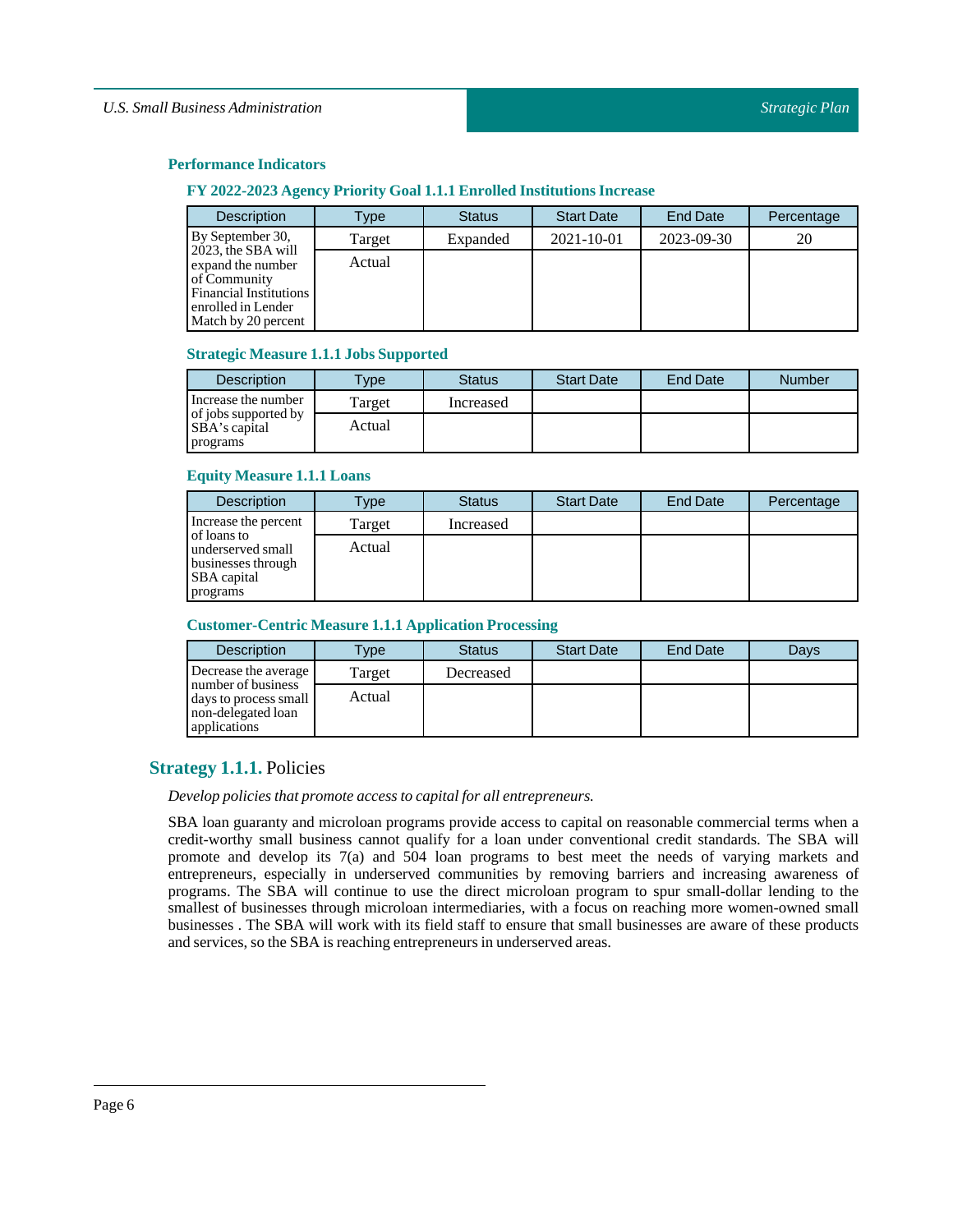| <b>Description</b> | vpe    | <b>Start Date</b> | <b>End Date</b> |
|--------------------|--------|-------------------|-----------------|
|                    | Target |                   |                 |
| [To be determined] | Actual |                   |                 |

## <span id="page-6-0"></span>**Strategy 1.1.2.** Lenders

*Expand the network oflenders through new technology platforms.*

SBA lending partners are critical to the delivery of small business loans, and relationships with them are important to provide access to capital for more small businesses. The SBA will leverage technology platforms to recruit more banks, credit unions, nonprofit intermediaries, and other lenders to streamline processes. Technology improvements implemented at loan servicing centers will improve the SBA's ability to efficiently process loan guarantee requests and respond to lender inquiries to help increase capital to small businesses.

### **Stakeholder(s):**

#### **Lenders**

### **Credit Unions**

**Banks**

### **Nonprofit Intermediaries**

### **Performance Indicators**

| <b>Description</b> | $T$ <sub>V</sub> $pe$ | <b>Start Date</b> | <b>End Date</b> |
|--------------------|-----------------------|-------------------|-----------------|
|                    | Target                |                   |                 |
| [To be determined] | Actual                |                   |                 |

## <span id="page-6-1"></span>**Strategy 1.1.3.** Bonding

*Promote surety bonding to expand small business opportunities.*

The SBA surety bond program guarantees contract surety bonds issued to small businesses by surety companies . The program will support small business contractors who cannot receive surety credit under reasonable terms in the conventional market and will identify underserved markets by developing partnerships to ensure bonding support is available. This program is vital to support new infrastructure projects aimed at rebuilding the economy.

| <b>Description</b> | $T$ ype | <b>Start Date</b> | <b>End Date</b> |
|--------------------|---------|-------------------|-----------------|
|                    | Target  |                   |                 |
| [To be determined] | Actual  |                   |                 |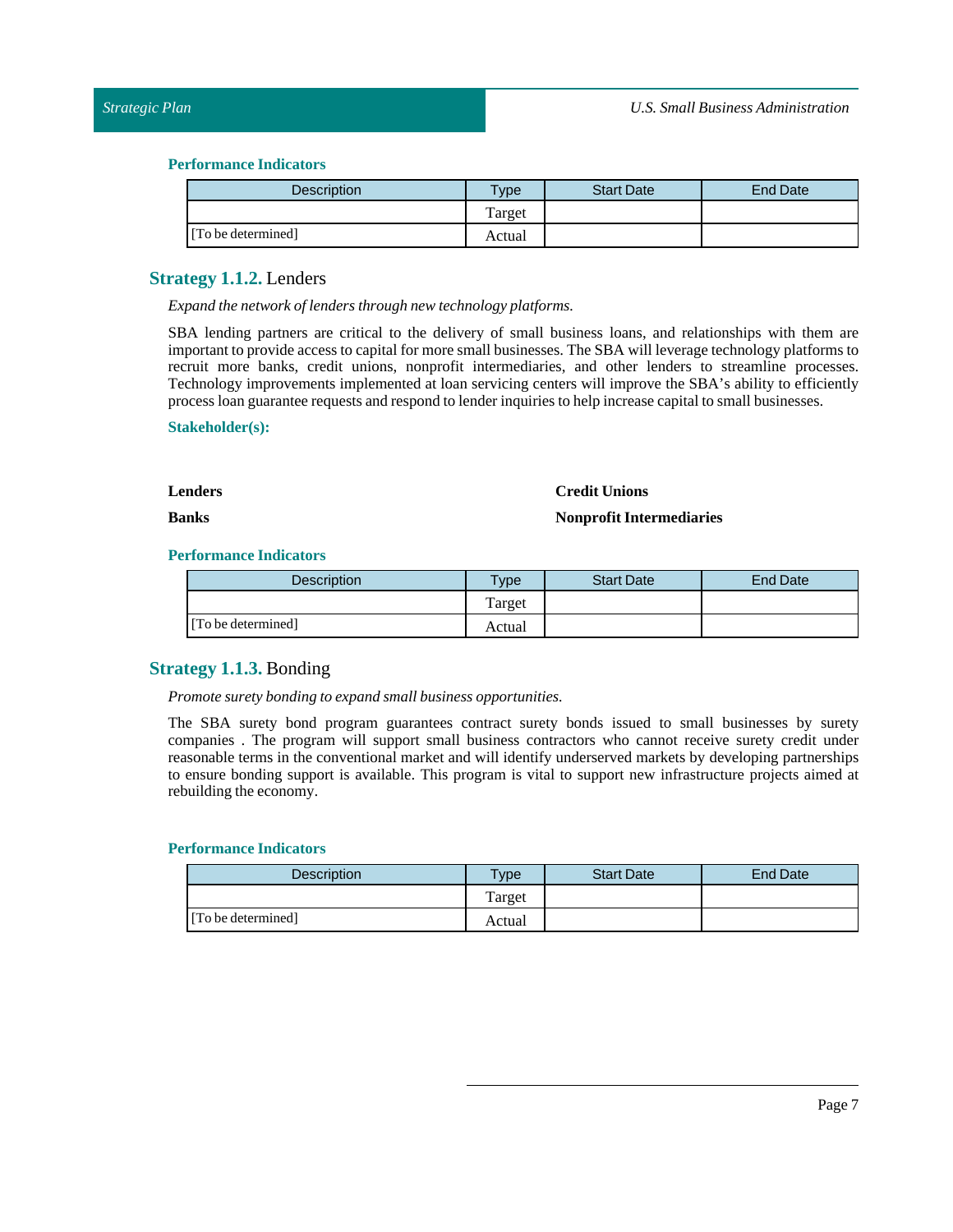## <span id="page-7-0"></span>**Strategy 1.1.4.** Oversight & Risk

### *Ensure oversight and risk management oflenders.*

To maximize capital available to small businesses, the SBA must carefully steward its resources and manage risk . The SBA will ensure comprehensive risk management through its loan and lender monitoring system to identify both performance and compliance risk. These tools and processes promote risk management in a cost-effective manner. Loan portfolio monitoring and targeted assessments will allow the SBA to assess risk so that small businesses can access capital.

### **Stakeholder(s):**

### **Lenders**

### **Performance Indicators**

| <b>Description</b> | Type   | <b>Start Date</b> | <b>End Date</b> |
|--------------------|--------|-------------------|-----------------|
|                    | Target |                   |                 |
| [To be determined] | Actual |                   |                 |

## <span id="page-7-1"></span>**1.2.** Innovation

*Build a thriving nationalinnovation ecosystem that promotes investments in all small business communities*

High-growth investments provide opportunities for small businesses to innovate and become important research and development engines of the U.S. economy.

#### **Stakeholder(s):**

#### **Associate Administrator for Investment and Innovation**: *Objective Lead*

#### **Private Equity Investors** :

*As of 2020, 70 percent of private equity investments to small businesses were made in five metropolitan areas in California, Massachusetts, and New York.*

### **Small Business Investment Companies (SBICs)** :

*Small Business Investment Companies (SBICs) promote a more equitable allocation of venture capital that is more geographically dispersed than investments from private venture capital funds.*

#### **Entrepreneurs**:

*By bringing new technologies from the lab to the market, entrepreneurs will play a critical role in*

*building the future, including combating the climate crisis.*

### **Innovative Startups**:

*The SBA will support these efforts by encouraging greater access to investment opportunities and access to research and development funds for small businesses developing new technologies. The SBA will become as well known for helping innovative startups as the Agency is for helping Main Street startups .*

#### **SBA Programs and Activities**:

*■ Small Business Investment Company ■ Small Business Innovation Research ■ Small Business Technology Transfer ■ Federal and State Technology Partnership Grants Program ■ Growth Accelerators ■ Climate Innovation*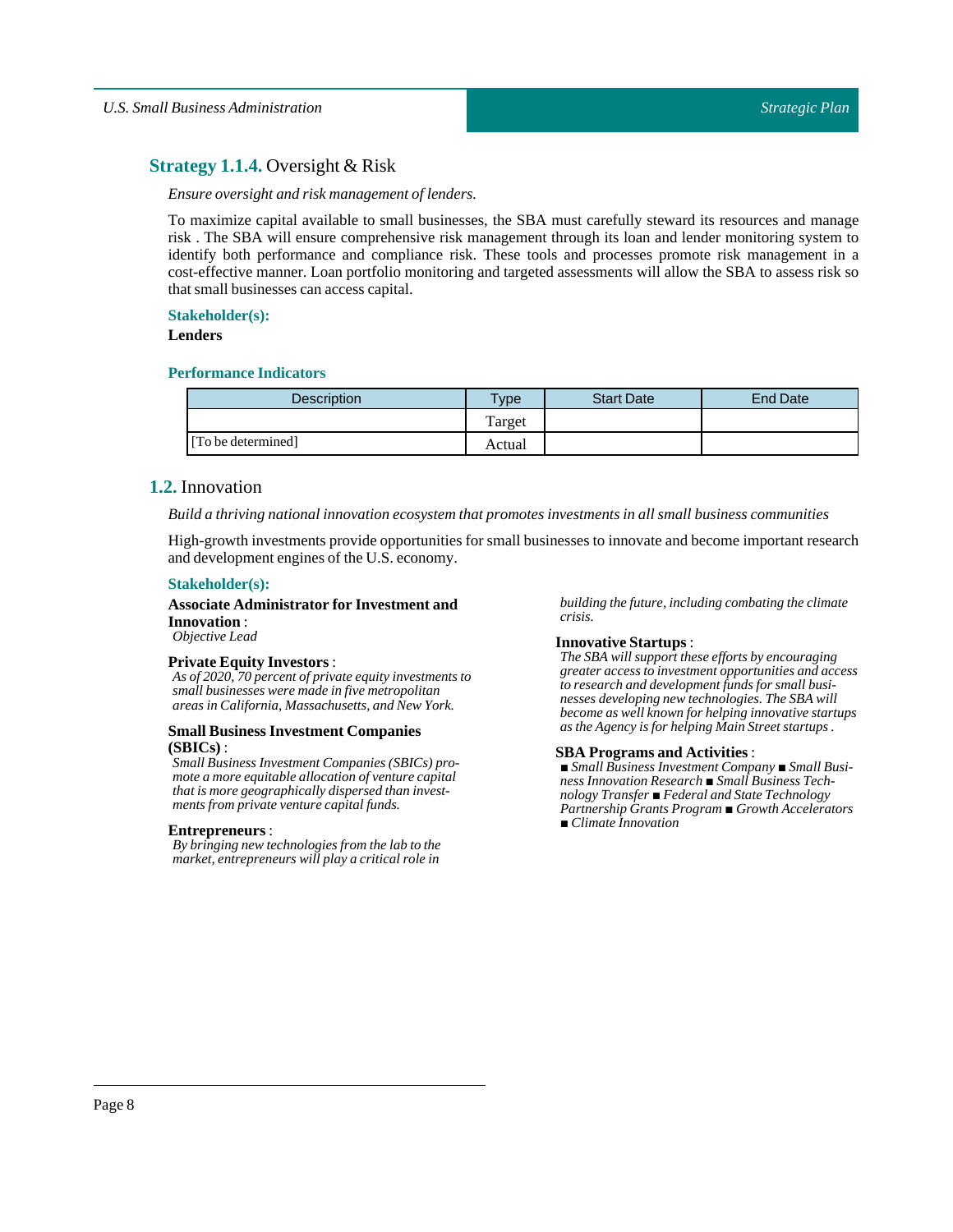### **Strategic Measure 1.2.1 JobsSupported**

| <b>Description</b>                          | <b>Type</b> | Status    | <b>Start Date</b> | End Date | Number |
|---------------------------------------------|-------------|-----------|-------------------|----------|--------|
| Increase the number                         | Target      | Increased |                   |          |        |
| of jobs supported by<br>investment programs | Actual      |           |                   |          |        |

### **Equity Measure 1.2.1 UnderservedSmall Businesses Financed**

| <b>Description</b>                                      | $T$ <sub>V</sub> $pe$ | <b>Status</b> | <b>Start Date</b> | <b>End Date</b> | Percentage |
|---------------------------------------------------------|-----------------------|---------------|-------------------|-----------------|------------|
| Increase the percent                                    | Target                | Increased     |                   |                 |            |
| of underserved small<br>businesses financed<br>by SBICs | Actual                |               |                   |                 |            |

### **Equity Measure 1.2.2SBIR/STTR Awards**

| <b>Description</b>                                                        | Type   | <b>Status</b> | <b>Start Date</b> | <b>End Date</b> | Percentage |
|---------------------------------------------------------------------------|--------|---------------|-------------------|-----------------|------------|
| Increase the percent                                                      | Target | Increased     |                   |                 |            |
| of Phase I SBIR/<br><b>STTR</b> awards from<br>underserved<br>communities | Actual |               |                   |                 |            |

### **Customer-Centric Measure 1.2.1SBIC Licensing Time**

| <b>Description</b>                | $T$ ype | Status | <b>Start Date</b> | <b>End Date</b> | Davs |
|-----------------------------------|---------|--------|-------------------|-----------------|------|
| Decrease the average              | Target  |        |                   |                 |      |
| time to license an<br><b>SBIC</b> | Actual  |        |                   |                 |      |

## <span id="page-8-0"></span>**Strategy 1.2.1.** Underserved Markets

### *Expand reach into underserved markets.*

The SBA will expand visibility of investment opportunities in underserved markets by promoting the SBIC program among its fund managers and owners. Additionally, the SBA will work with stakeholders to foster collaborations among SBIC fund managers to impart institutional knowledge about the program and to create track record experience for new applicants

### **Stakeholder(s):**

### **Underserved Markets**

| Description        | <b>Type</b> | <b>Start Date</b> | <b>End Date</b> |
|--------------------|-------------|-------------------|-----------------|
|                    | Target      |                   |                 |
| [To be determined] | Actual      |                   |                 |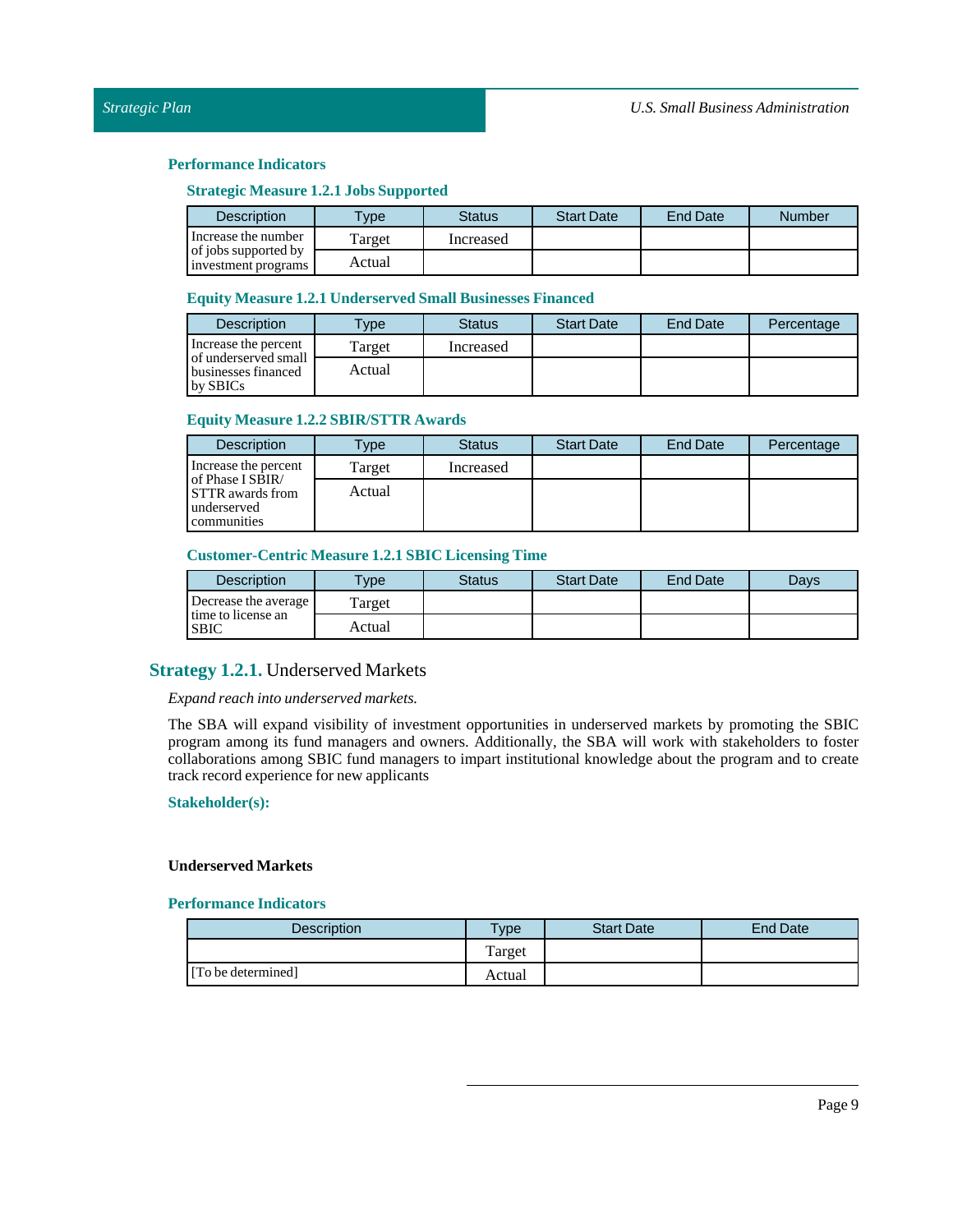## <span id="page-9-0"></span>**Strategy 1.2.2.** Processes & IT

*Modernize processes and information technology.*

The SBA will replace legacy systems to improve customer experience, increase productivity, and align with industry best practices for oversight and management of private fund investments.

### **Stakeholder(s):**

#### **Private Fund Managers**:

*These enhancements will help the SBA advance equity and support for underserved markets by allowing*

*the SBA to connect with, conduct due diligence on, and commit capital to private fund managers in a fair and equitable manner.*

### **Performance Indicators**

| <b>Description</b> | $T$ <sub>ype</sub> | <b>Start Date</b> | <b>End Date</b> |
|--------------------|--------------------|-------------------|-----------------|
|                    | Target             |                   |                 |
| [To be determined] | Actual             |                   |                 |

## <span id="page-9-1"></span>**Strategy 1.2.3.** Support

*Build an inclusive public-private support ecosystem for allinnovators.*

### **Stakeholder(s):**

#### **Innovators**

### **Entrepreneur Support Organizations**:

*The SBA will promote training for entrepreneur support organizations and build collaborative infrastructure to enable different networks to connect with each other and share practices to help innovative startups.*

#### **Federal Agencies** :

*The SBA will connect federal agencies with shared interests and build networks across the federal innovation ecosystem.*

### **Performance Indicators**

| <b>Description</b> | $TV$ pe | <b>Start Date</b> | <b>End Date</b> |
|--------------------|---------|-------------------|-----------------|
|                    | Target  |                   |                 |
| [To be determined] | Actual  |                   |                 |

## <span id="page-9-2"></span>**Strategy 1.2.4.** Participation

*Expand opportunities to break down barriers to participation.*

The SBA will break down barriers to participation in research and development to promote equitable access to theSBA's support network through expanded outreach.

### **Stakeholder(s):**

#### **FAST Program** :

*Through the FAST and Growth Accelerators programs, the SBA can build a larger, innovation-focused collaborative network that ensures SBIR/STTR applicants can access assistance regardless of geography and will support more underrepresented entrepreneurs through greater development opportunities and connections.*

**Growth Accelerators Program SBIR/STTR Applicants Underrepresented Entrepreneurs**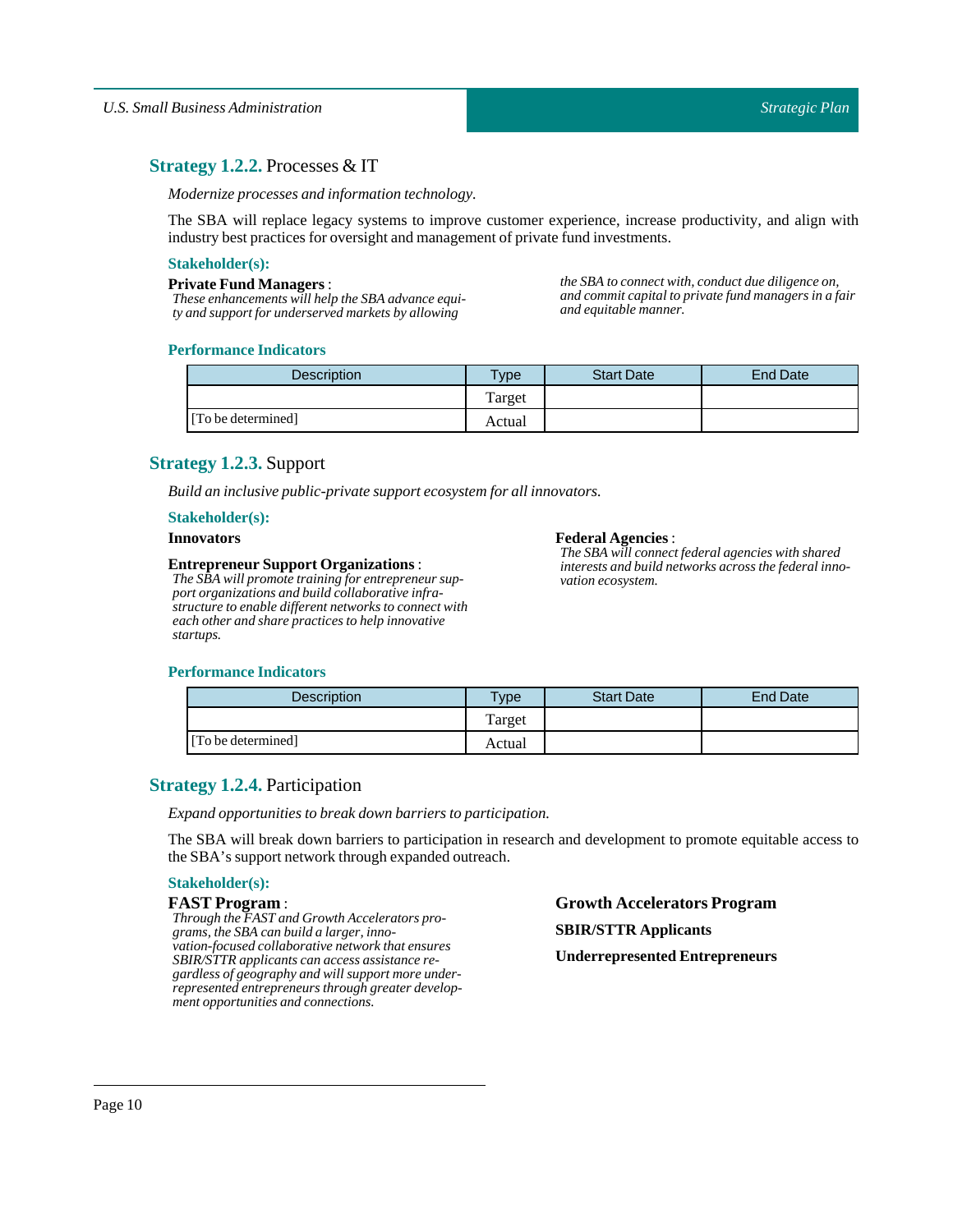| <b>Description</b> | $v_{\rm p}$ | <b>Start Date</b> | <b>End Date</b> |
|--------------------|-------------|-------------------|-----------------|
|                    | Target      |                   |                 |
| [To be determined] | Actual      |                   |                 |

## <span id="page-10-0"></span>**1.3.** Exports

*Grow exporting opportunities to help small businesses across the country expand into new markets*

Over 95 percent of consumers and more than three quarters of the world's purchasing power reside outside of the United States.

### **Stakeholder(s):**

## **Associate Administrator for International Trade** :

*Objective Lead*

### **Exporting Companies** :

*Small businesses selling into international markets have the potential to grow revenues, diversify their customer base, and increase profits. Moreover, exporting companies are generally more financially stable, able to expand faster, and create American jobs with higher wages.*

### **U.S.Small Businesses** :

*U.S. small businesses are critical to export growth and are key suppliers in global and regional supply* *chains, yet many small businesses face challenges selling in international markets and do not feel prepared to take on such challenges.*

#### **Lenders** :

*The SBA will promote exporting opportunities, expand access to trade financings, and counsel businesses and train lenders on exporting.*

#### **SBA Programs and Activities**:

*■ State Trade Expansion Program ■ Trade Finance and Policy ■ Export and Trade Assistance*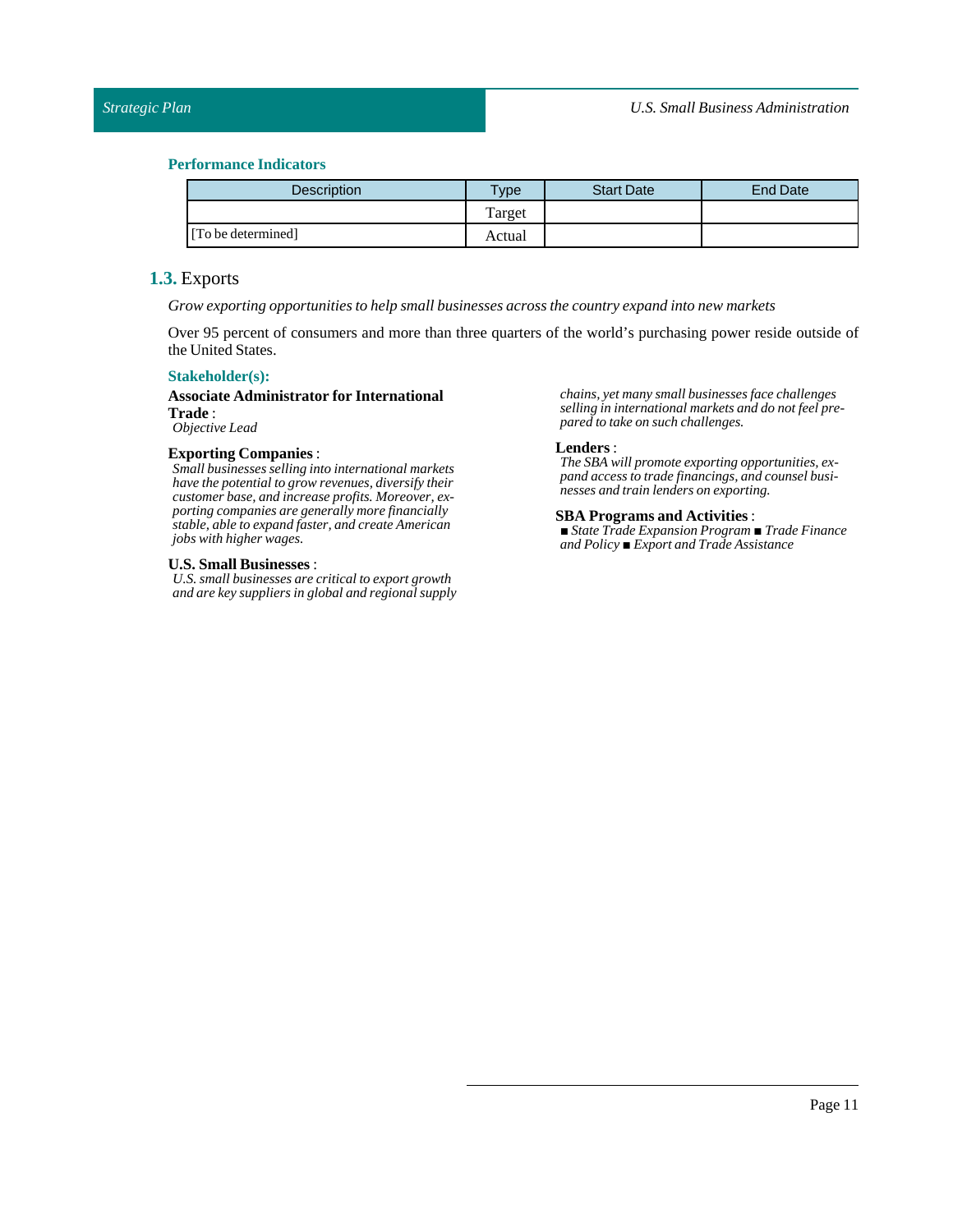### **Performance Indicators**

### **Strategic Measure 1.3.1 JobsSupported**

| Description                                                       | Type   | <b>Status</b> | <b>Start Date</b> | <b>End Date</b> | <b>Number</b> |
|-------------------------------------------------------------------|--------|---------------|-------------------|-----------------|---------------|
| Increase the number                                               | Target | Increased     |                   |                 |               |
| of jobs supported by<br>businesses receiving<br>export grants and | Actual |               |                   |                 |               |
| loans                                                             |        |               |                   |                 |               |

### **Equity Measure 1.3.1 Underserved Businesses Served**

| <b>Description</b>                                                   | Type   | <b>Status</b> | <b>Start Date</b> | <b>End Date</b> | Percentage |
|----------------------------------------------------------------------|--------|---------------|-------------------|-----------------|------------|
| Increase the percent                                                 | Target | Increased     |                   |                 |            |
| of underserved<br>businesses receiving<br>export grants and<br>loans | Actual |               |                   |                 |            |

## <span id="page-11-0"></span>**Strategy 1.3.1.** Advice, Loans & Grants

*Provide export advice, loans, and grants tailored to all small businesses.* 

## **Stakeholder(s):**

### **Small Businesses**:

*The SBA will help small businesses to expand into new markets by tailoring support to each business's unique needs.*

### **State Trade Expansion Program (STEP)** :

*For businesses seeking overseas customers, the State Trade Expansion Program (STEP) offers grants to state agencies who can assist small businesses expand through export development.*

#### **Grantees**:

*The SBA will increase training activities available to small businesses and assist grantees to better meet the emerging needs of businesses through technology modernization.*

#### **SBS** Field Staff:

*The SBA will ensure that field staff are engaged with these export products and services to reach more small businesses wanting to expand into the export market.*

### **Performance Indicators**

| <b>Description</b> | $T$ <sub>ype</sub> | <b>Start Date</b> | <b>End Date</b> |
|--------------------|--------------------|-------------------|-----------------|
|                    | Target             |                   |                 |
| [To be determined] | Actual             |                   |                 |

## <span id="page-11-1"></span>**Strategy 1.3.2.** Diversity

*Reach more diverse small business exporters using improved technology and data.*

### **Stakeholder(s):**

#### **Small Business Exporters** :

*The SBA will conduct large-scale small business outreach using digital marketing tools to identify current or prospective exporters.*

### **Export Lenders** :

*Data review and analysis will help the Agency identify prospective export lenders and potential existing STEP clients to increase the percentage of businesses benefiting from STEP and the SBA's core export loan programs.*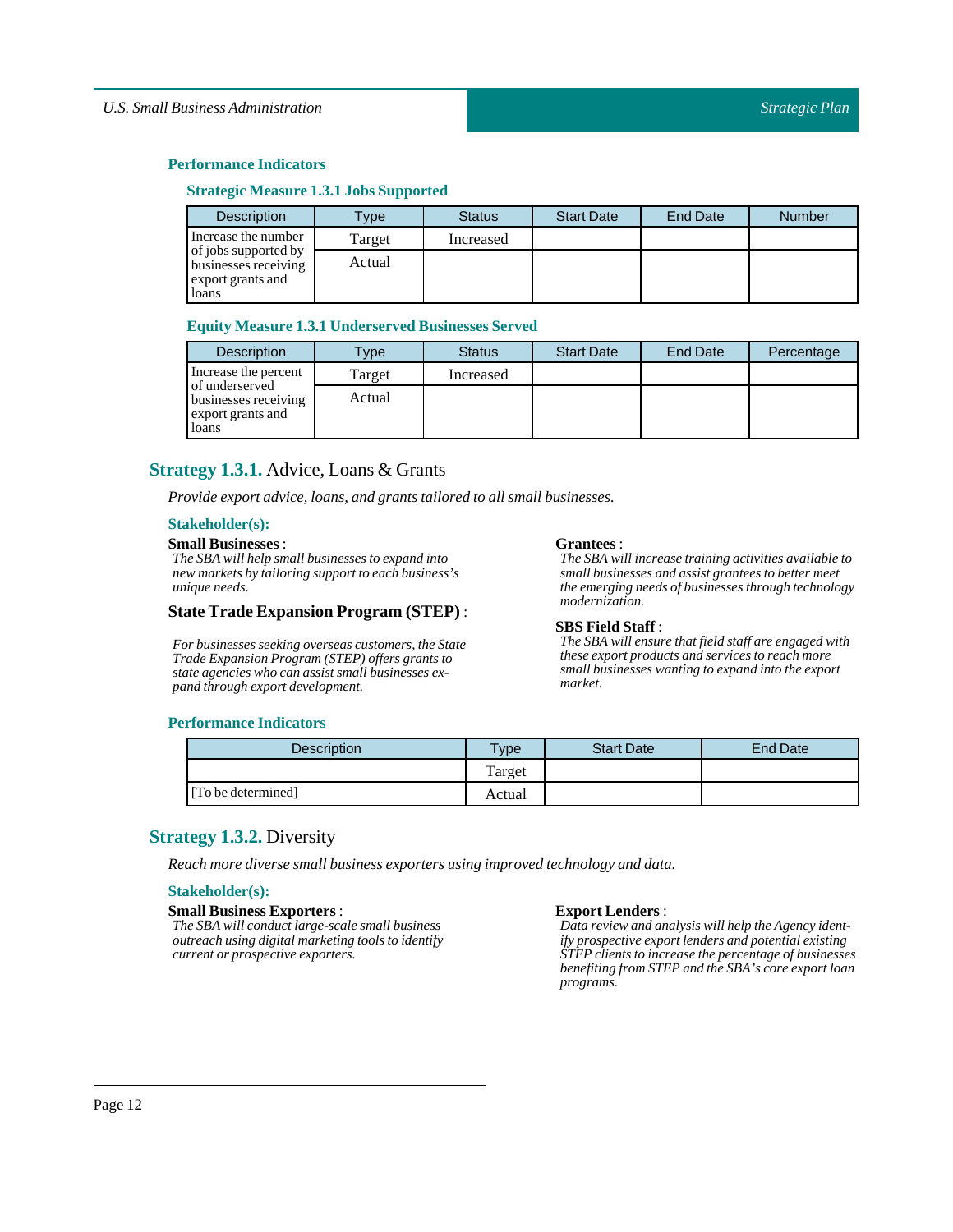| <b>Description</b> | <b>Type</b> | <b>Start Date</b> | <b>End Date</b> |
|--------------------|-------------|-------------------|-----------------|
|                    | Target      |                   |                 |
| [To be determined] | Actual      |                   |                 |

### <span id="page-12-0"></span>**Strategy 1.3.3.** States

*Expand state export capacity.*

#### **Stakeholder(s):**

#### **Grantees**:

*The SBA will maximize the impact of STEP through improved training of all grantees so they can adopt best practices and offer a broader range of activities and options for small businesses.*

#### **States** :

*As the cohort of states mature their international trade programs and expand their capacity, small businesses will be able to grow and thrive in the international market.*

### **Performance Indicators**

| Description        | $T$ vpe | <b>Start Date</b> | End Date |
|--------------------|---------|-------------------|----------|
|                    | Target  |                   |          |
| [To be determined] | Actual  |                   |          |

## <span id="page-12-1"></span>**1.4.** Contracts

*Build back an inclusive and proficient small business contracting base ready to compete for all federal procurement opportunities*

### **Stakeholder(s):**

**Associate Administrator for Government Contracting and Business Development** : *Objective Lead*

### **Federal Government** :

*The Federal Government is the largest procurer of goods and services in the world, spending more than half a trillion dollars each year.*

#### **Small Businesses**:

*Although these dollars present an opportunity for small businesses, the SBA seeks to reverse a downward trajectory of fewer small businesses receiving prime contracts.*

### **Disadvantaged Businesses** :

*In addition to the small business set-aside goal, the Federal Government has statutory goals of awarding no less than five percent of contract dollars to both small, disadvantaged businesses and women-owned small businesses and no less than three percent of contract dollars to both service-disabled, veteran-owned small businesses and small businesses in Historically Underutilized Business Zones (HUB-Zones).*

### **Women-OwnedSmall Businesses**

#### **Service-DisabledSmall Businesses**

### **Veteran-OwnedSmall Businesses**

### **HUBZones**

#### **Underserved Businesses** :

*Increasing federal spending with underserved businesses will help more Americans realize their entrepreneurial dreams and help narrow racial wealth gaps.*

#### **SBA Business Development Programs** :

*To leverage this opportunity, small businesses often need technical assistance to get their businesses started, and underserved small business often face even greater hurdles obtaining contracts relative to their populations. Through SBA business development programs, small businesses can better compete for federal contracting awards.*

## **SBA Programs and Activities**:

*■ Prime Contracting Assistance ■ 8(a) Business Development ■ 7(j) Management and Technical Assistance ■ HUBZone ■ Mentor Protégé ■ Women-Owned Small Businesses ■ Service-Disabled Veteran-Owned Small Businesses*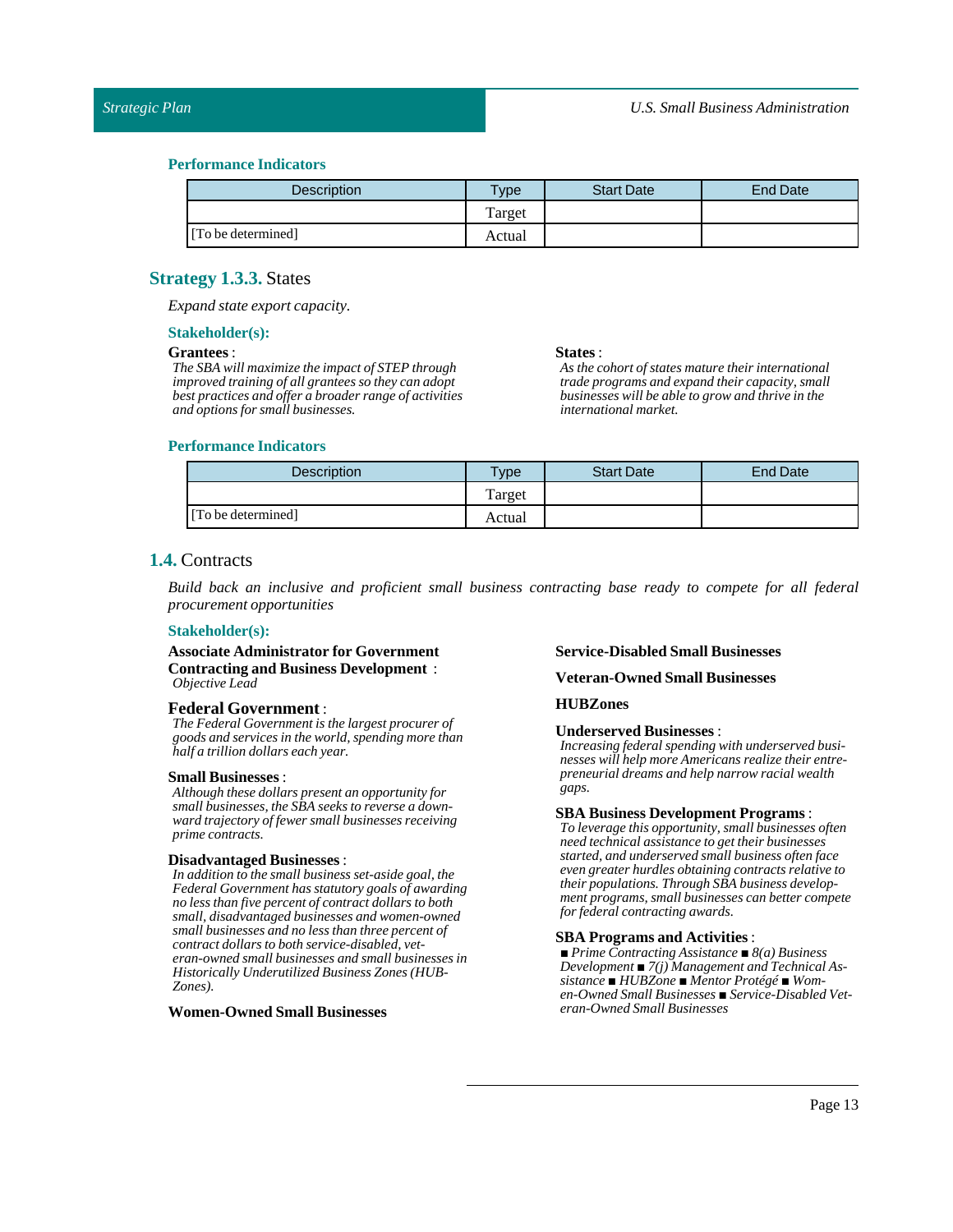### **Performance Indicators**

## **FY 2022-2023 Agency Priority Goal and Equity Measure 1.4.1 Contracting Awards Increase**

| <b>Description</b>                                                                                                    | Type   | <b>Status</b> | <b>Start Date</b> | <b>End Date</b> | Percentage |
|-----------------------------------------------------------------------------------------------------------------------|--------|---------------|-------------------|-----------------|------------|
| By September 30,                                                                                                      | Target | Increased     | 2021-10-01        | 2023-09-30      |            |
| 2023, the SBA will<br>increase federal<br>contracting awards to<br>small disadvantaged<br>businesses to 12<br>percent | Actual |               | $2021 - 10 - 01$  | 2023-09-30      |            |

## **Strategic Measure 1.4.1 Jobs**

| <b>Description</b>                                                | $T$ <sub>V</sub> $pe$ | <b>Status</b> | <b>Start Date</b> | <b>End Date</b> | <b>Number</b> |
|-------------------------------------------------------------------|-----------------------|---------------|-------------------|-----------------|---------------|
| Increase the number                                               | Target                | Increased     |                   |                 |               |
| of jobs supported by<br>federal contracting<br>set-aside programs | Actual                |               |                   |                 |               |

### **Customer-Centric Measure 1.4.1 Customer Satisfaction**

| Description                                                                    | $T$ <sub>V</sub> $pe$ | <b>Start Date</b> | <b>End Date</b> | Score     |
|--------------------------------------------------------------------------------|-----------------------|-------------------|-----------------|-----------|
| Increase the customer satisfaction score from<br>business development programs | Target                |                   |                 | Increased |
|                                                                                | Actual                |                   |                 |           |

## <span id="page-13-0"></span>**Strategy 1.4.1.** Certification

*Improve the certification process and access to underserved small businesses.*

#### **Stakeholder(s):**

### **UnderservedSmall Businesses** :

*The SBA will increase the number of underserved small businesses that have contracting certifications, enabling them to compete in the federal contracting market.*

### **Firms** :

*Using new recruitment campaigns, the SBA will increase the number of firms applying for certification and strengthen its outreach with federal contracting*

### **Performance Indicators**

*officers, program managers, and small businesses seeking to enter the federal marketplace.*

## **Federal Contracting Officers**

**Program Managers**

**Small Businesses**

| <b>Description</b> | $T$ <sub>V</sub> pe | <b>Start Date</b> | <b>End Date</b> |
|--------------------|---------------------|-------------------|-----------------|
|                    | Target              |                   |                 |
| [To be determined] | Actual              |                   |                 |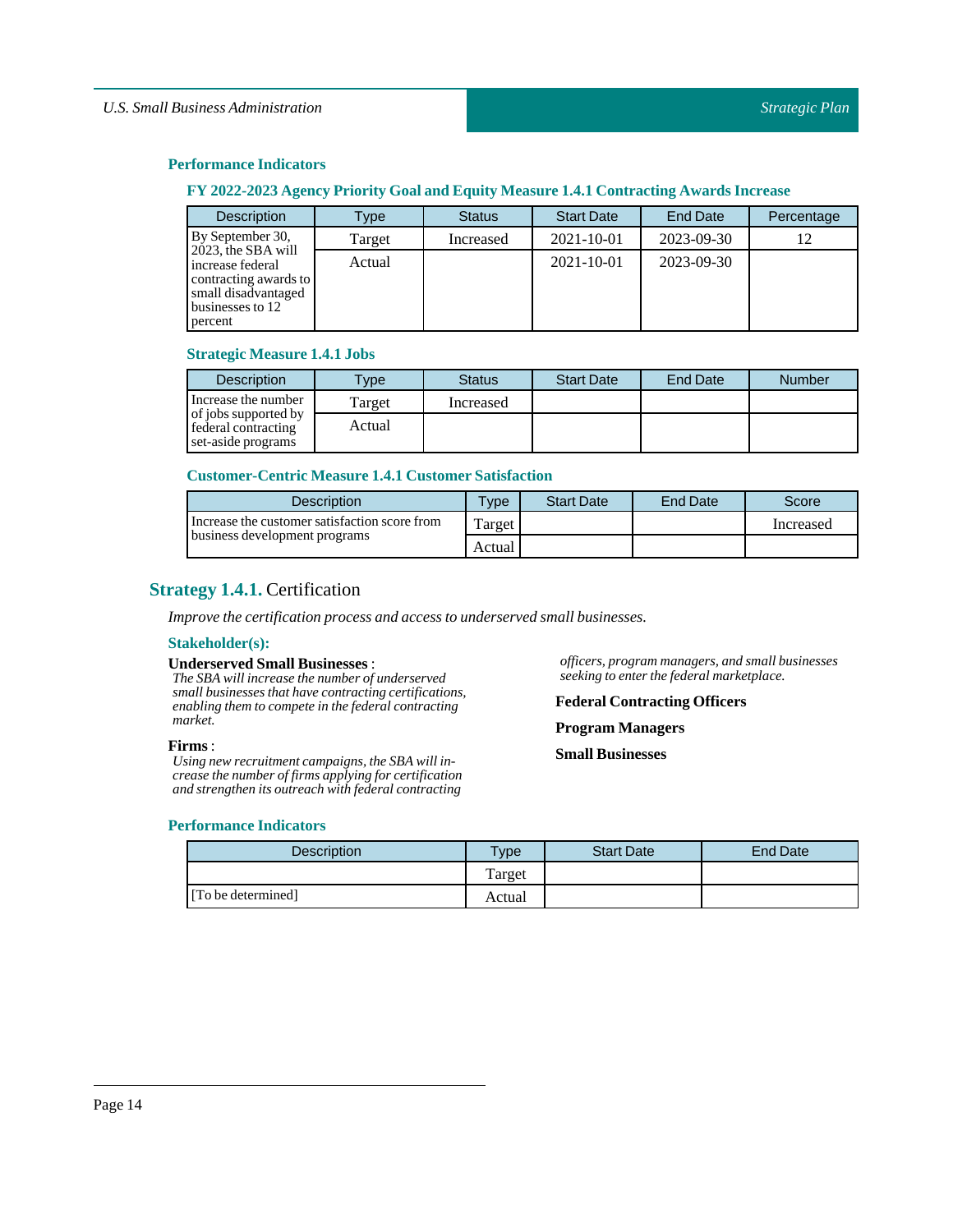### <span id="page-14-0"></span>**Strategy 1.4.2.** Contracts

*Develop equitable policies to help all businesses receive prime federal contracts.*

### **Stakeholder(s):**

### **Small Businesses**:

*The SBA will further equity in federal contracting by assessing the impacts of current policies on small business participation and issuing guidance on how small businesses can better position themselves to win prime contracts.*

### **Small Business Procurement Advisory Council** :

*Through the Small Business Procurement Advisory Council and interagency collaboration, the SBA will assist agencies in their acquisition planning and create more paths for small, disadvantaged businesses.*

### **Disadvantaged Businesses**

### **Performance Indicators**

| <b>Description</b> | $T$ ype | <b>Start Date</b> | End Date |
|--------------------|---------|-------------------|----------|
|                    | Target  |                   |          |
| [To be determined] | Actual  |                   |          |

### <span id="page-14-1"></span>**Strategy 1.4.3.** Acumen

*Strengthen the business acumen of small business owners.*

#### **Stakeholder(s):**

#### **Small Business Owners**:

*The SBA will strengthen technical assistance to small business owners through the 8(a) Business Development program.*

#### **8(a) Firms** :

*Research has shown that the SBA's 7(j) training for 8(a) firms increases the likelihood of obtaining federal contracts. Leveraging business development programs will help improve small business contracting*

*awards by helping them more effectively prepare small businesses for contract opportunities.*

#### **Business Opportunity Specialists**:

*The Agency will also provide tailored assistance through its Business Opportunity Specialists and Procurement Center Representatives in the field.*

#### **Procurement Center Representatives**

#### **Performance Indicators**

| Description        | Type   | <b>Start Date</b> | <b>End Date</b> |
|--------------------|--------|-------------------|-----------------|
|                    | Target |                   |                 |
| [To be determined] | Actual |                   |                 |

## <span id="page-14-2"></span>**Strategy 1.4.4.** Customer Experience

*Simplify the customer experience with technology.*

### **Stakeholder(s):**

### **Small Businesses**:

*The SBA's systems will enhance service delivery to small businesses by reducing barriers between customer-facing certification processes, creating faster turnaround and response times, increasing quality and completeness of submitted applications, and reducing the administrative burden on business owners and SBA staff.*

#### **SBA Staff**

#### **Firms** :

*Technology and improved customer service functions will help track firm success, support and enhance business expertise, and connect firms with other SBA resources.*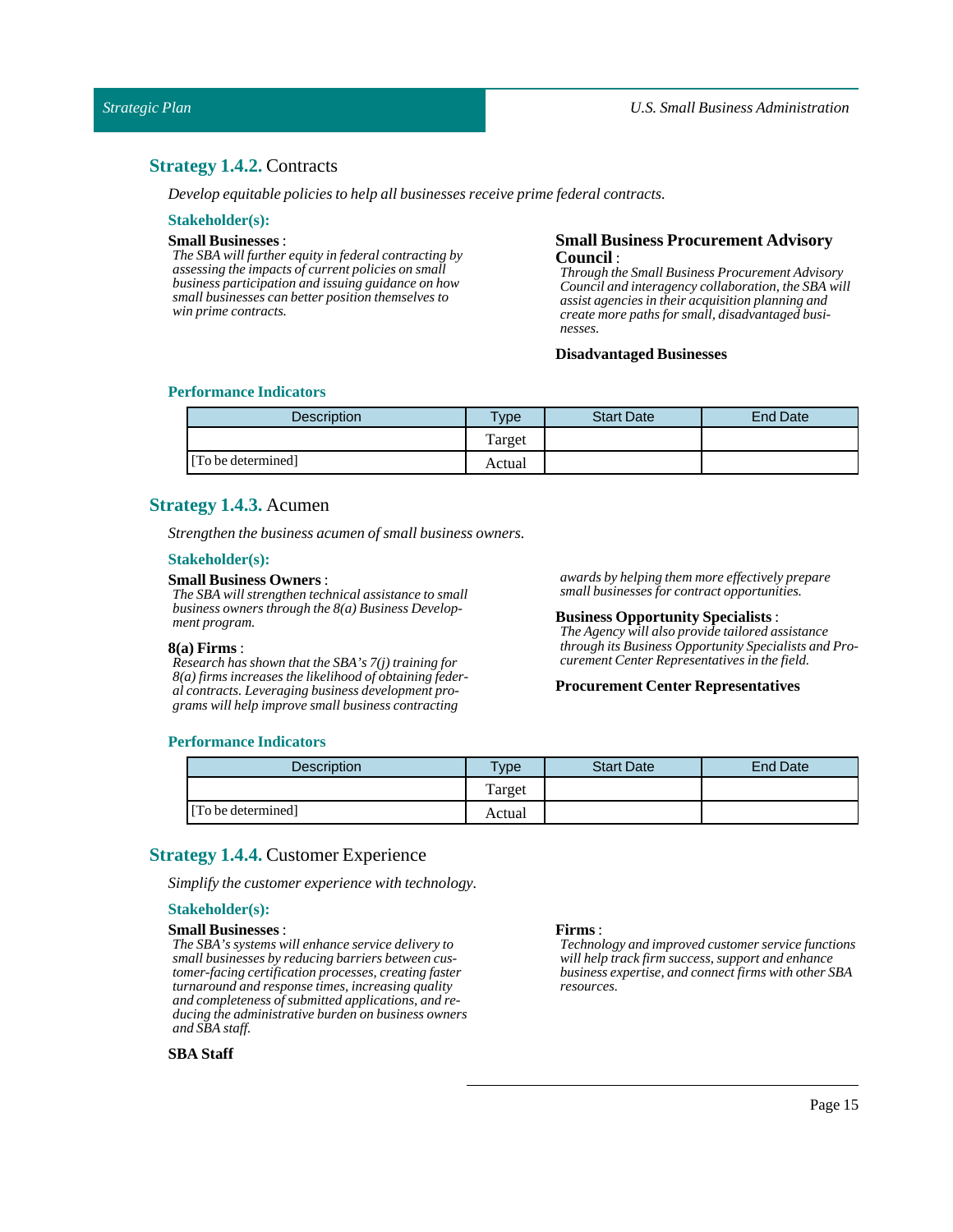### **Performance Indicators**

| <b>Description</b> | Type   | <b>Start Date</b> | <b>End Date</b> |
|--------------------|--------|-------------------|-----------------|
|                    | Target |                   |                 |
| [To be determined] | Actual |                   |                 |

## <span id="page-15-0"></span>**1.5.** Entrepreneurship

*Build an equitable entrepreneurial ecosystem through tailored training and counseling*

#### **Stakeholder(s):**

#### **Associate Administrator for Entrepreneurial Development** : *Objective Lead*

**Associate Administrator for Veterans Business Development** : *Objective Lead*

## **Associate Administrator for Field Operations**:

*Objective Lead*

### **Entrepreneurs**:

*A healthy entrepreneurial ecosystem offers entrepreneurs access to a wide range of resources to help them succeed. Entrepreneurs and small business owners who receive training and mentoring increase sales, create more jobs, and have a greater impact on their communities. Research shows a direct positive correlation between the hours of business advising and related assistance a client receives to increases in the longevity, profitability, and growth of their business.*

### **Small Businesses**:

*The evidence also shows that small businesses that receive more than three hours of counseling have higher one-year survival rates than firms that receive* *fewer hours of counseling. These findings demonstrate that counseling and training are effective resources to provide to entrepreneurs.*

#### **SBA Partners**:

*The SBA manages the grants and contractual relationships with its resource partners who deliver technical assistance through counseling and training workshops. Through these resource partners, the SBA provides support for over a million small businesses annually.*

### **SBA District Offices** :

*Through the district offices, the SBA provides specialized support through lender relations, business development, outreach and marketing to reach small businesses.*

#### **SBA Programs and Activities**:

*■ Small Business Development Center ■ Women's Business Center ■ SCORE ■ Learning Center ■ Emerging Leaders ■ Native American Outreach ■ Veterans Business Outreach Center ■ Boots to Business ■ Community Navigators ■ Regional Innovation Clusters*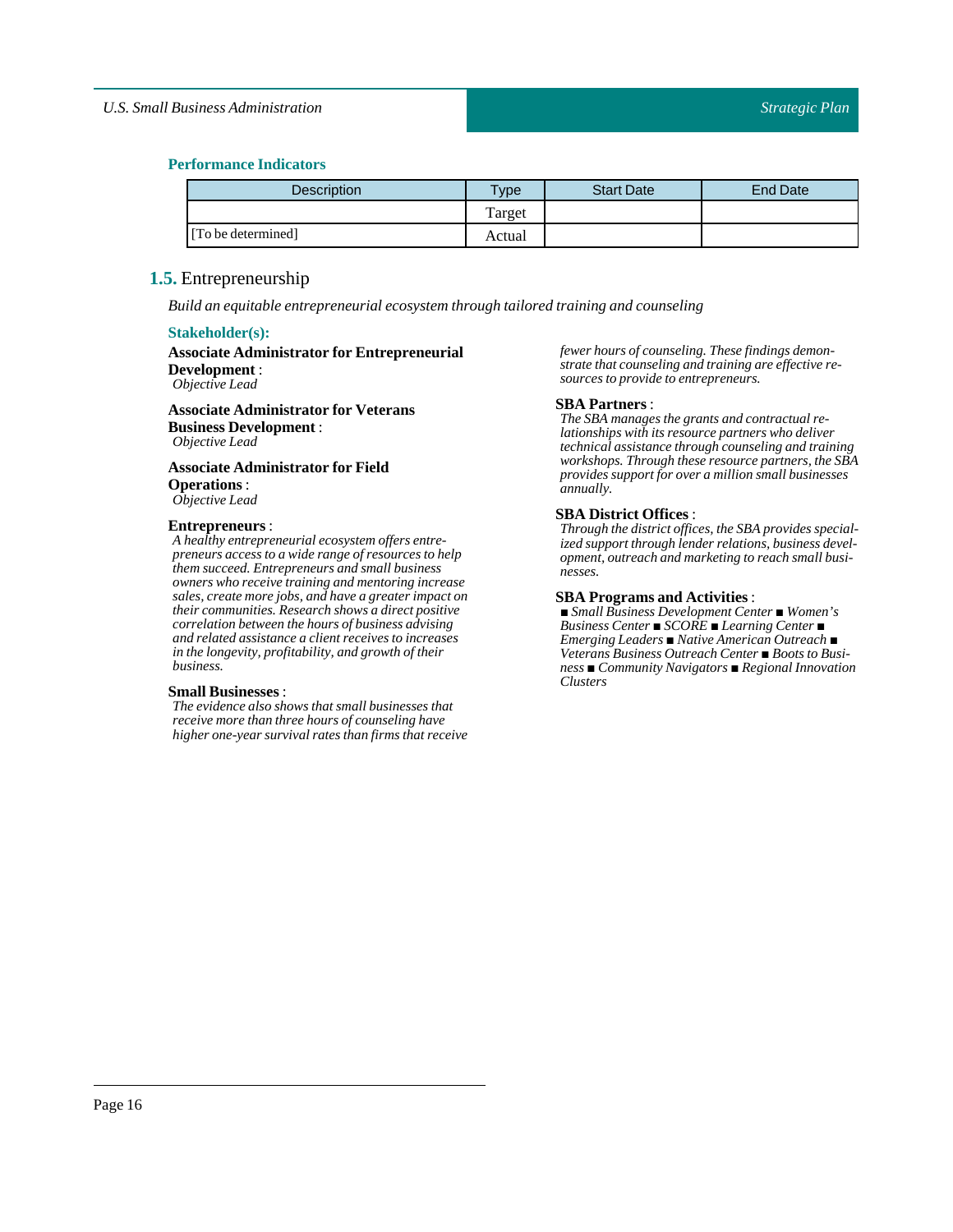### **Strategic Measure 1.5.1 Business Starts**

| <b>Description</b>                                          | <b>Type</b> | <b>Status</b> | <b>Start Date</b> | End Date | <b>Number</b> |
|-------------------------------------------------------------|-------------|---------------|-------------------|----------|---------------|
| Increase new                                                | Target      | Increased     |                   |          |               |
| business starts from<br>counseling and<br>training programs | Actual      |               |                   |          |               |

### **Equity Measure 1.5.1 Engagements**

| <b>Description</b>                           | $T$ ype | <b>Status</b> | <b>Start Date</b> | <b>End Date</b> | <b>Number</b> |
|----------------------------------------------|---------|---------------|-------------------|-----------------|---------------|
| Increase number of                           | Target  | Increased     |                   |                 |               |
| engagements in<br>underserved<br>communities | Actual  |               |                   |                 |               |

#### **Customer-Centric Measure 1.5.1 Customer Experience**

| <b>Description</b>                                                    | $T$ vpe | <b>Start Date</b> | End Date | <b>Score</b> |
|-----------------------------------------------------------------------|---------|-------------------|----------|--------------|
| Increase the SBA's customer experience score<br>with small businesses | Target  |                   |          | Increased    |
|                                                                       | Actual  |                   |          |              |

## <span id="page-16-0"></span>**Strategy 1.5.1.** Business Ecosystems

*Leverage resources to strengthen local small business ecosystems.*

#### **Stakeholder(s):**

#### **Resource Partners** :

*The Agency will enhance collaboration to identify and share best practices already occurring across resource partners and district offices.*

#### **Entrepreneurs**:

*Collaboration among partners will help build networks for entrepreneurs to connect and diversify with a focus on rebuilding supply chains.*

### **SBA District Offices**

### **Performance Indicators**

| Description        | $T$ <sub>V</sub> $pe$ | <b>Start Date</b> | End Date |
|--------------------|-----------------------|-------------------|----------|
|                    | Target                |                   |          |
| [To be determined] | Actual                |                   |          |

## <span id="page-16-1"></span>**Strategy 1.5.2.** Education

*Provide entrepreneurs with relevantin-person and virtual educational resources.*

### **Stakeholder(s):**

**Entrepreneurs**

#### **Small Businesses**:

*Tailoring education is critical to meet small businesses where they are with their business knowledge, community needs, and experience. By leveraging technology platforms, the SBA can create content to*

*meet the needs of all businesses whether starting new, recovering from a disaster, or growing new revenue streams, especially in rural communities.*

### **Rural Communities**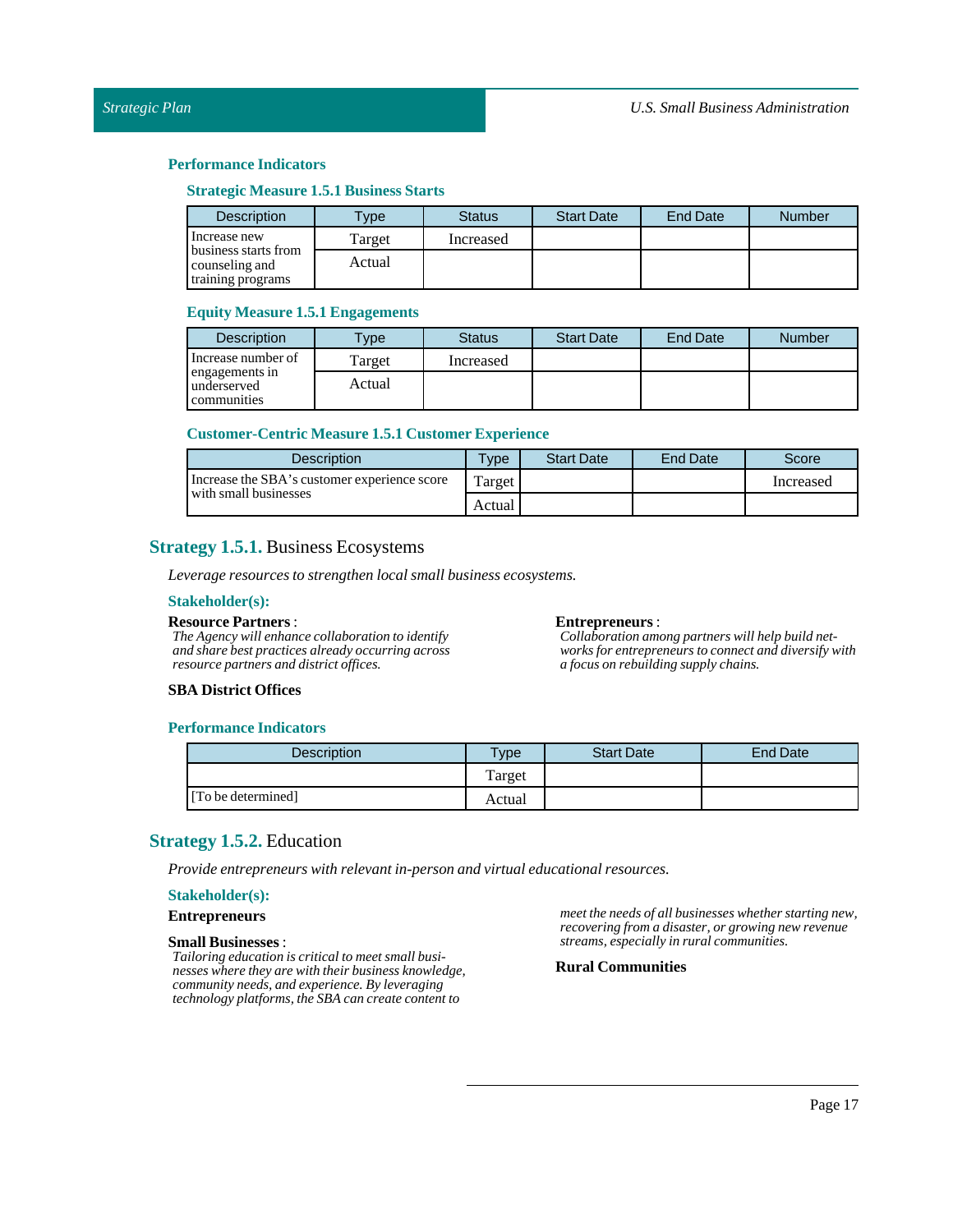| Description        | Type   | <b>Start Date</b> | <b>End Date</b> |
|--------------------|--------|-------------------|-----------------|
|                    | Target |                   |                 |
| [To be determined] | Actual |                   |                 |

## <span id="page-17-0"></span>**Strategy 1.5.3.** Veterans & Military Spouses

*Empower and serve veterans and military spouse entrepreneurs.*

### **Stakeholder(s):**

### **Veterans** :

*Many veterans have gained important skills from their active duty, Reservist, or National Guard services that support business ownership. The SBA will promote programs and policies to foster a healthy*

### **Performance Indicators**

| <b>Description</b> | $T$ <sub>V</sub> pe | <b>Start Date</b> | <b>End Date</b> |
|--------------------|---------------------|-------------------|-----------------|
|                    | Target              |                   |                 |
| [To be determined] | Actual              |                   |                 |

*veterans.*

**MilitarySpouses**

## <span id="page-17-1"></span>**Strategy 1.5.4.** Outreach

*Reach a new generation of entrepreneurs through Minority-Serving Institutions.*

The SBA will partner with more MSIs through its grant agreements to ensure future entrepreneurs have information to access resources and assistthem in fulfilling their entrepreneurial dreams.

#### **Stakeholder(s):**

#### **Minority-Serving Institutions** :

*More than 750 Minority-Serving Institutions (MSIs) operate across the United States that serve students from underrepresented communities. These organiza-* *tions support the nation's economy by elevating the workforce prospects of disadvantaged populations.*

*and inclusive entrepreneurial ecosystem to support*

**Entrepreneurs**

### **Performance Indicators**

| <b>Description</b> | <b>Type</b> | <b>Start Date</b> | <b>End Date</b> |
|--------------------|-------------|-------------------|-----------------|
|                    | Target      |                   |                 |
| [To be determined] | Actual      |                   |                 |

## <span id="page-17-2"></span>**Strategy 1.5.5.** Knowledge Base

*Strengthen knowledge base offederal, state, and local resources for entrepreneurs.*

## **Stakeholder(s):**

**SBA District Offices** : *The SBA district offices will establish and develop relationships with other federal, state, and local governments and economic development organizations to understand the resources available and work more collaboratively.*

**State Governments Local Governments**

**Economic Development Organizations**

*— continued next page*

### **Federal Agencies**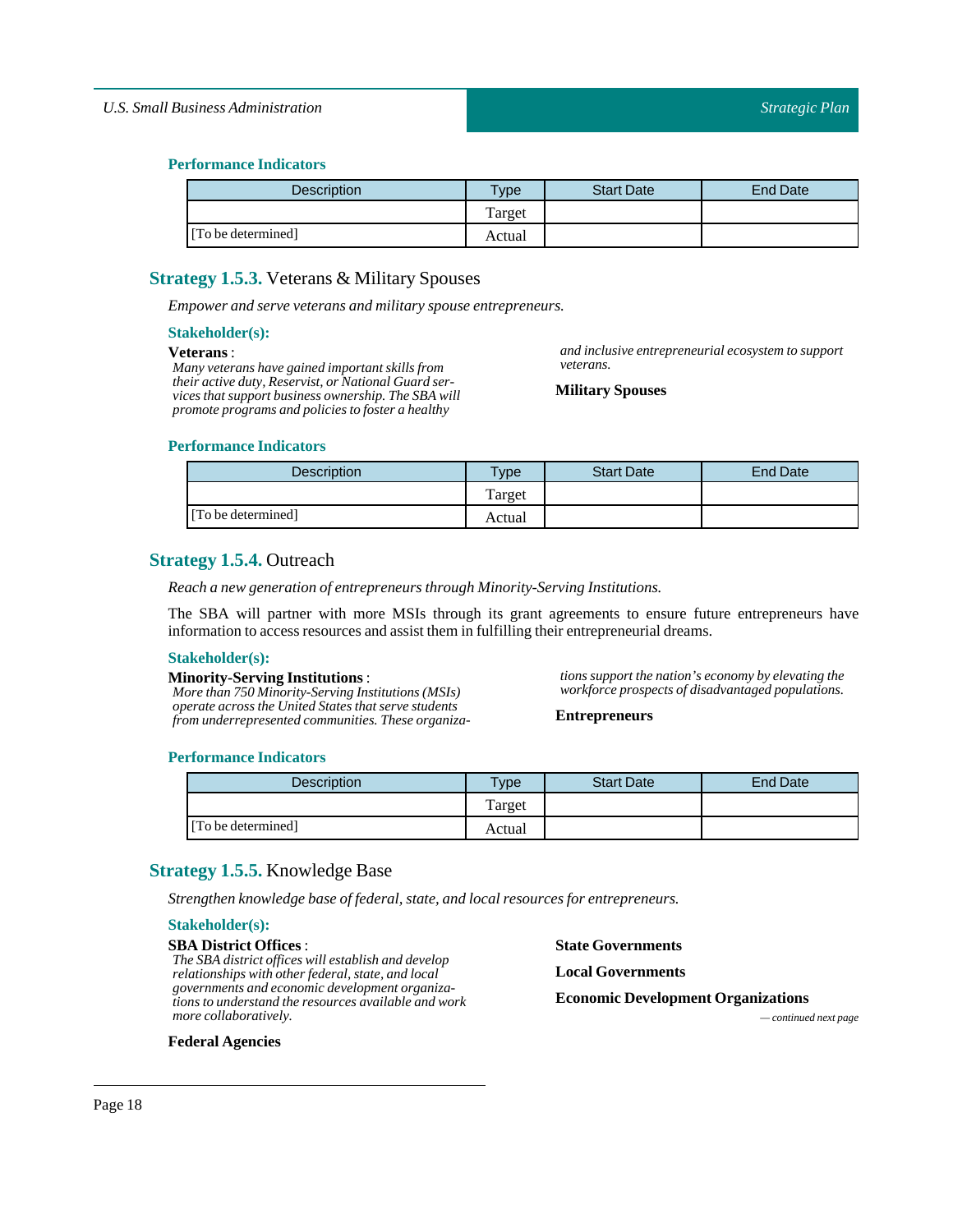#### *Stakeholders (continued)*

## **Resource Partners** :

*Together with our resource partners, district offices can assemble and provide information to small businesses in their communities.*

### **Performance Indicators**

## **Small Businesses**

**Communities**

| <b>Description</b> | $T$ ype | <b>Start Date</b> | <b>End Date</b> |
|--------------------|---------|-------------------|-----------------|
|                    | Target  |                   |                 |
| [To be determined] | Actual  |                   |                 |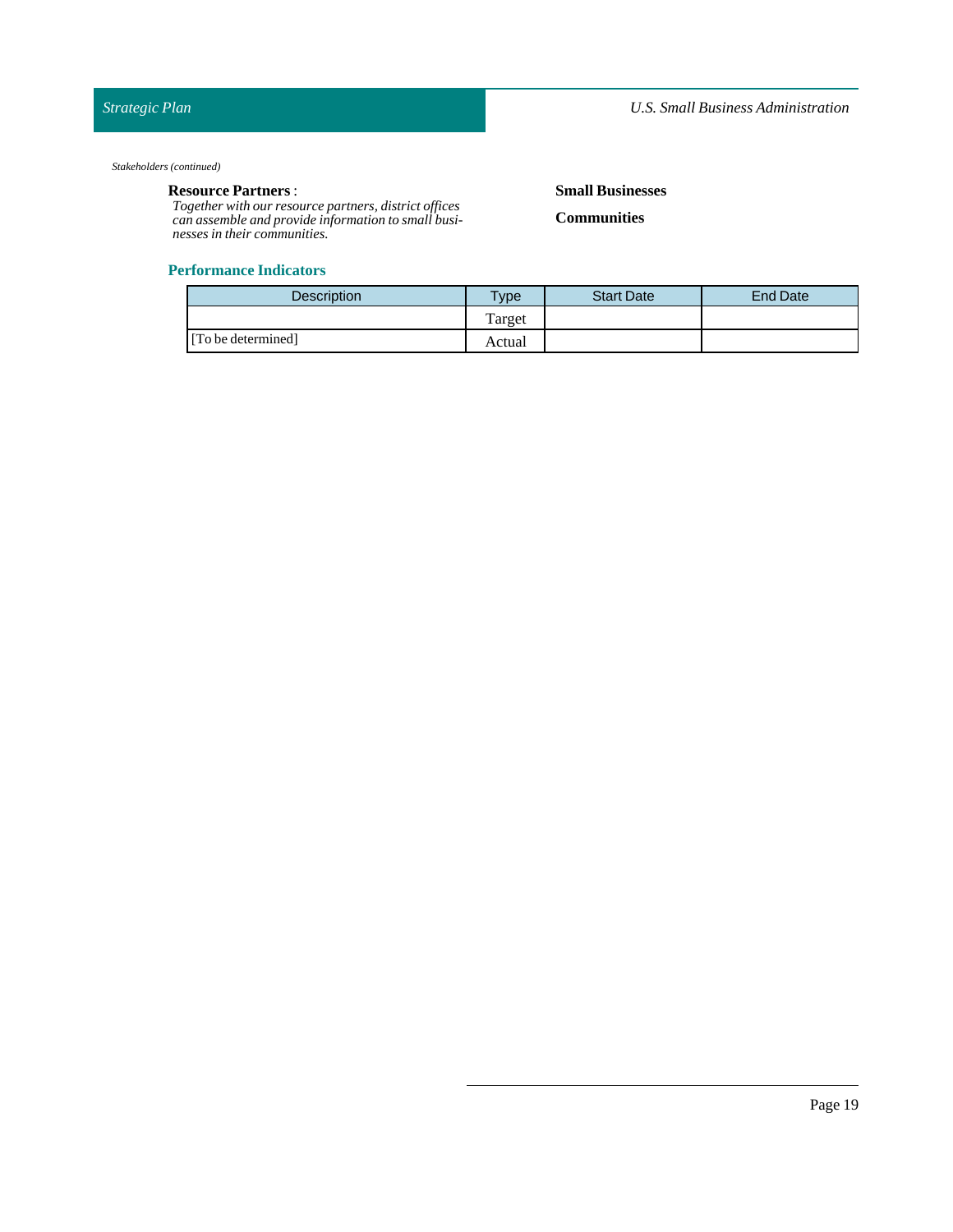## <span id="page-19-0"></span>PLACEHOLDER\_36 **2. Businesses & Economy**

### *Build Resilient Businesses and a Sustainable Economy*

#### **Stakeholder(s)**

### **Small Businesses**:

*Given the dedication of resources to help small businesses recover from the pandemic, the SBA has an opportunity to rebuild a better economy that works for everyone. Furthermore, the COVID-19 pandemic demonstrated that disasters come in many forms, can strike without warning, and leave small businesses unprepared and without adequate means to repair and recover. The subsequent economic fallout has disrupted economic growth and triggered numerous small business closures.*

#### **Business Sectors:**

*The pandemic impacted certain sectors more than others like accommodation and food services; arts, entertainment and recreation; educational services; and health care and social assistance. The restaurant, hospitality, and leisure industries in particular saw great declines in employment.*

#### **Restaurant Industry**

### **Hospitality Industry**

#### **Leisure Industry**

#### **SBA Programs**:

*To support small business recovery, the SBA has implemented several new programs, which have and will continue to support millions of jobs.*

#### **SBA Disaster Assistance Programs**:

*Moreover, natural disasters have become more intense and more costly with 2020 being the sixth consecutive year in which 10 or more-billion-dollar weather and climate disas-* *ter events have impacted the United States. Small businesses have found it difficult to navigate the heightened effects and impacts of climate change, demonstrating that they need more avenues to cope with disasters and return to normal operations. Returning businesses to normal operations, preserving jobs, and helping families rebuild after disasters are critical to ensuring communities recover and the economy remains sustainable and thriving. The SBA's disaster assistance programs help restore small businesses and their communities.*

#### **Businesses** :

*Through direct loans to businesses of all sizes, homeowners, renters, and nonprofits, communities can recover from physical damage and economic losses after a disaster.*

#### **Homeowners**

**Renters**

#### **Nonprofits**

#### **Communities** :

*In addition to helping restore communities after a disaster, SBA programs can allow businesses and homeowners to be more resilient in anticipation of future natural disasters. The SBA's disaster loan recipients can take on mitigation projects to protect their home or businesses and reduce future property damage, allowing them to rebuild stronger. Such mitigation and resilience projects include elevating property to prevent flooding from storm surges or insulating pipes from future freezes. These measures can help areas with serial disasters lessen the damage in subsequent events.*

<span id="page-19-1"></span>Strategic Goal 2 focuses on how the SBA can rebuild a sustainable economy fueled by small businesses.

### **2.1.** Recovery & Resilience

#### *Help small businesses recover from the pandemic and become more resilient*

In Spring 2020, the U .S . economy suffered an unprecedented shock due to the COVID-19 pandemic. Not only did this pandemic create a national health emergency, but it disrupted the national economy in a way never seen before . In response, the Coronavirus Aid, Relief, and Economic Security Act, the American Rescue Plan Act, and other legislation created several new programs and authority for the SBA. The programs established by these laws ensure small businesses not only can recover but can thrive and be more resilient to future economic disruptions.

### **Stakeholder(s):**

**Small Businesses**

**Associate Administrator for Capital Access** : *Objective Lead*

**Associate Administrator for Disaster Assistance** :

**Paycheck Protection Program** :

*The Paycheck Protection Program established forgivable loans to cover eligible payroll and non-payroll costs, which ensured small businesses, non-profits, and sole-proprietors were able to continue to pay employees and cover non-payroll costs during the COVID-19 crisis. The SBA continues to*

*Objective Lead — continued next page*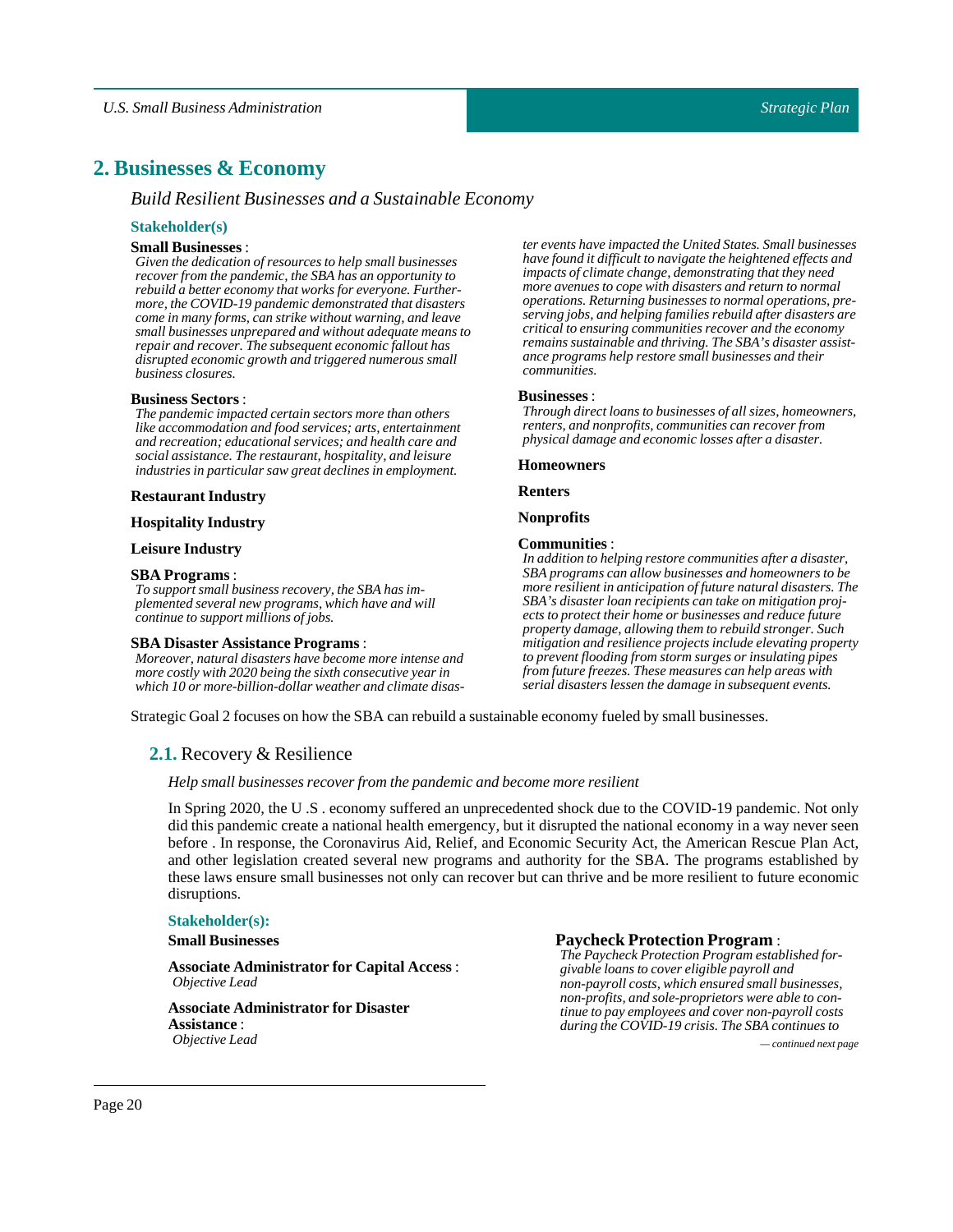### *Strategic Plan*

#### *Stakeholders (continued)*

*monitor funds and process nearly \$800 billion in loan forgiveness.*

### **Economic Injury Disaster Loans** :

*The Economic Injury Disaster Loans provided loans to businesses and non-profits and the EIDL Advance program provided funds that did not require repayment for emergency capital needs.*

#### **Restaurant Revitalization Fund** :

*The Restaurant Revitalization Fund provided funding to restaurants equal to their pandemic-related revenue loss up to \$10 million. The RRF does not require repayment as long as funds are used for eligible purposes within two years while the Shuttered Venue*

### **Performance Indicators**

### **Strategic Measure 2.1.1 Employment**

*Operator Grants provided grants to venues equal to 45 percent of their gross earned revenue up to \$10 million. Both programs continue to require administration and monitoring.*

### **Shuttered Venue Operator Grants**

#### **SBA Programs and Activities**:

*■ Paycheck Protection Program ■ COVID-Economic Injury Disaster Assistance Loans ■ EIDL Advance ■ Shuttered Venue Operator Grants ■ Restaurant Revitalization Fund*

| Description            | $T$ ype | Status    | <b>Start Date</b> | <b>End Date</b> | Jobs |
|------------------------|---------|-----------|-------------------|-----------------|------|
| Increase small         | Target  | Increased |                   |                 |      |
| business<br>employment | Actual  |           |                   |                 |      |

### **Equity Measure 2.1.1 Loans Forgiven**

| <b>Description</b>                                               | <b>Type</b> | <b>Status</b> | <b>Start Date</b> | <b>End Date</b> | Percentage |
|------------------------------------------------------------------|-------------|---------------|-------------------|-----------------|------------|
| Increase the percent                                             | Target      | Increased     |                   |                 |            |
| of PPP recipients in<br>underserved areas<br>with loans forgiven | Actual      |               |                   |                 |            |

#### **Customer-Centric Measure 2.1.1 Application Processing**

| <b>Description</b>                                                     | <b>Type</b> | <b>Status</b> | <b>Start Date</b> | <b>End Date</b> | Days |
|------------------------------------------------------------------------|-------------|---------------|-------------------|-----------------|------|
| Decrease average                                                       | Target      | Decreased     |                   |                 |      |
| number of days to<br>process PPP<br>forgiveness<br><b>applications</b> | Actual      |               |                   |                 |      |

### <span id="page-20-0"></span>**Strategy 2.1.1.** Loans & Grants

*Administer loan and grant programs equitability and expediently.*

The SBA will continue to develop policies to ensure equitable distribution of resources and implement technologies that expediently provide funds to small businesses in need. The SBA will promote and leverage its forgiveness platform to forgive nearly \$1 trillion in Paycheck Protection loans. The SBA will continue to monitor and service COVID-EIDL loans for businesses in hard-hit industries. While Shuttered Venue Operator Grants, EIDL Advances, and the Restaurant Revitalization Fund have distributed appropriated funds to small businesses, the SBA will continue to monitor use of proceeds.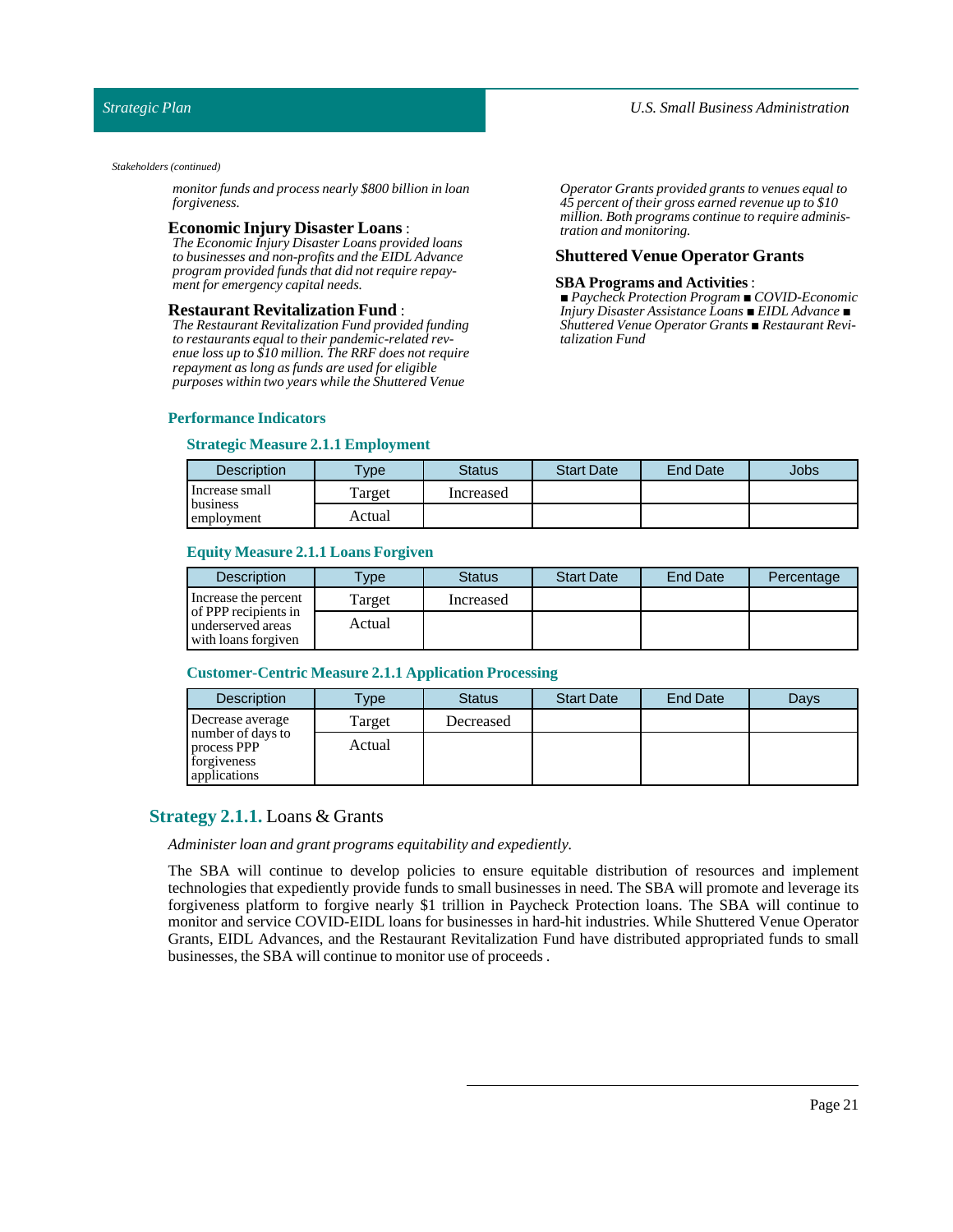### **Performance Indicators**

| <b>Description</b> | $T$ <sub>ype</sub> | <b>Start Date</b> | End Date |
|--------------------|--------------------|-------------------|----------|
|                    | Target             |                   |          |
| [To be determined] | Actual             |                   |          |

## <span id="page-21-0"></span>**Strategy 2.1.2.** Fraud & Risks

*Reduce fraud and manage related risks.*

With more than \$1 trillion in small business relief between 2020 and 2021, the SBA will continue to evaluate internal controls and reengineer its businesses processes to reduce the risk of fraud. Coordinated governance and oversight will continue to support the management of resources and demonstrate best practices to implement in other SBA programs.

### **Performance Indicators**

| <b>Description</b> | <b>Type</b> | <b>Start Date</b> | End Date |
|--------------------|-------------|-------------------|----------|
|                    | Target      |                   |          |
| [To be determined] | Actual      |                   |          |

## <span id="page-21-1"></span>**Strategy 2.1.3.** Data & Resources

*Promote transparency of data and resources across communities.*

The SBA will continue to provide support to small businesses through timely information and loan forgiveness when appropriate to allow the nation's small businesses to move forward from the pandemic stronger and more resilient. The SBA will monitor its current economic recovery programs and provide additional assistance as required for small businesses to grow and thrive through its resource partners who have reached thousands of communities across the country.

### **Performance Indicators**

| Description        | $T$ <sub>V</sub> $pe$ | <b>Start Date</b> | <b>End Date</b> |
|--------------------|-----------------------|-------------------|-----------------|
|                    | Target                |                   |                 |
| [To be determined] | Actual                |                   |                 |

### <span id="page-21-2"></span>**2.2.** Natural Disasters

*Prepare small businesses and rebuild communities affected by natural disasters*

### **Stakeholder(s):**

| <b>Associate Administrator for Disaster</b> |  |
|---------------------------------------------|--|
| Assistance :                                |  |
| Objective Lead                              |  |
|                                             |  |

**Associate Administrator for Capital Access** : *Objective Lead*

#### **Businesses** :

*Returning businesses to normal operations, preserving jobs, and helping families rebuild their homes — continued next page*

*after a disaster are critical to ensuring that local economies recover as quickly as possible.*

### **Families**

#### **Small Businesses**:

*The SBA helps small businesses prepare for disasters and provides affordable, timely, and accessible financial assistance to businesses, nonprofit organ-*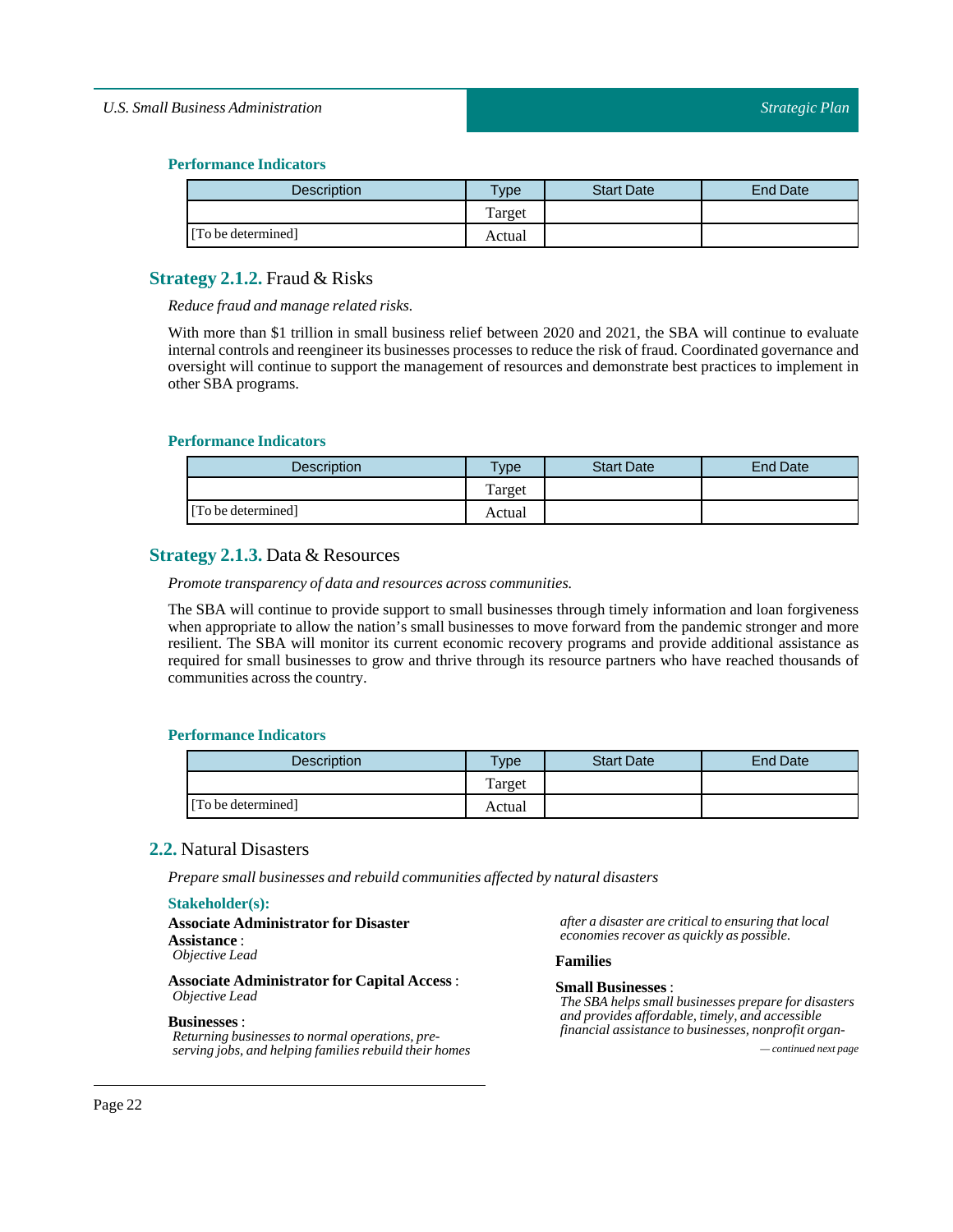#### *Stakeholders (continued)*

*izations, homeowners, and renters following a disaster.*

#### **Nonprofit Organizations**

### **Homeowners**

#### **Renters**

#### **Communities** :

*Climate change is increasing severe weather incidents. Many communities and small businesses experience disaster activity multiple times. Advance preparation is key to protecting assets, reopening businesses as quickly as possible, and promoting a sustainable economy.*

#### **Individuals**:

*The SBA's disaster mitigation loan increase option can be used to build back stronger and prepare individuals and businesses for future natural disaster resulting in a more resilient community.*

#### **Borrowers** :

*As climate change continues to create more frequent and more-costly disasters, the SBA's role in educating borrowers on mitigation and resilience projects will become more critical in the coming years.*

#### **SBA Programs and Activities**:

*■ Disaster Assistance ■ Disaster Preparedness ■ Disaster Mitigation ■ Climate Readiness*

### **Performance Indicators**

### **Equity Measure 2.2.1 Outreach Activities**

| <b>Description</b>                                      | <b>Type</b> | <b>Status</b> | <b>Start Date</b> | <b>End Date</b> | <b>Number</b> |
|---------------------------------------------------------|-------------|---------------|-------------------|-----------------|---------------|
| Increase the number                                     | Target      | Increased     |                   |                 |               |
| of outreach activities<br>to underserved<br>communities | Actual      |               |                   |                 |               |

#### **Customer-Centric Measure Equity Measure 2.2.1 Customer Satisfaction**

| <b>Description</b>                                           | $T$ vpe | <b>Status</b> | <b>Start Date</b> | <b>End Date</b> | Rate |
|--------------------------------------------------------------|---------|---------------|-------------------|-----------------|------|
| Increase the                                                 | Target  | Increased     |                   |                 |      |
| customer satisfaction<br>rate for disaster loan<br>approvals | Actual  |               |                   |                 |      |

## <span id="page-22-0"></span>**Strategy 2.2.1.** Applications

*Leverage technology to expedite disaster application processing.*

Disaster survivors need assistance quickly and need to interact with the government in a timely manner. Improving service delivery for people and businesses that have lost so much is a top priority for the SBA . Using the principles of human-centered design, the SBA will implement improvements to enhance program delivery by identifying and testing automation, artificial intelligence, and process adjustments to reduce application processing time resulting in a streamlined online disaster assistance application experience. The SBA will use its customer survey data to identify areas for improvement with greatest impact on customer satisfaction and an improved customer experience.

| <b>Description</b> | <b>Vpe</b> | <b>Start Date</b> | End Date |
|--------------------|------------|-------------------|----------|
|                    | Target     |                   |          |
| [To be determined] | Actual     |                   |          |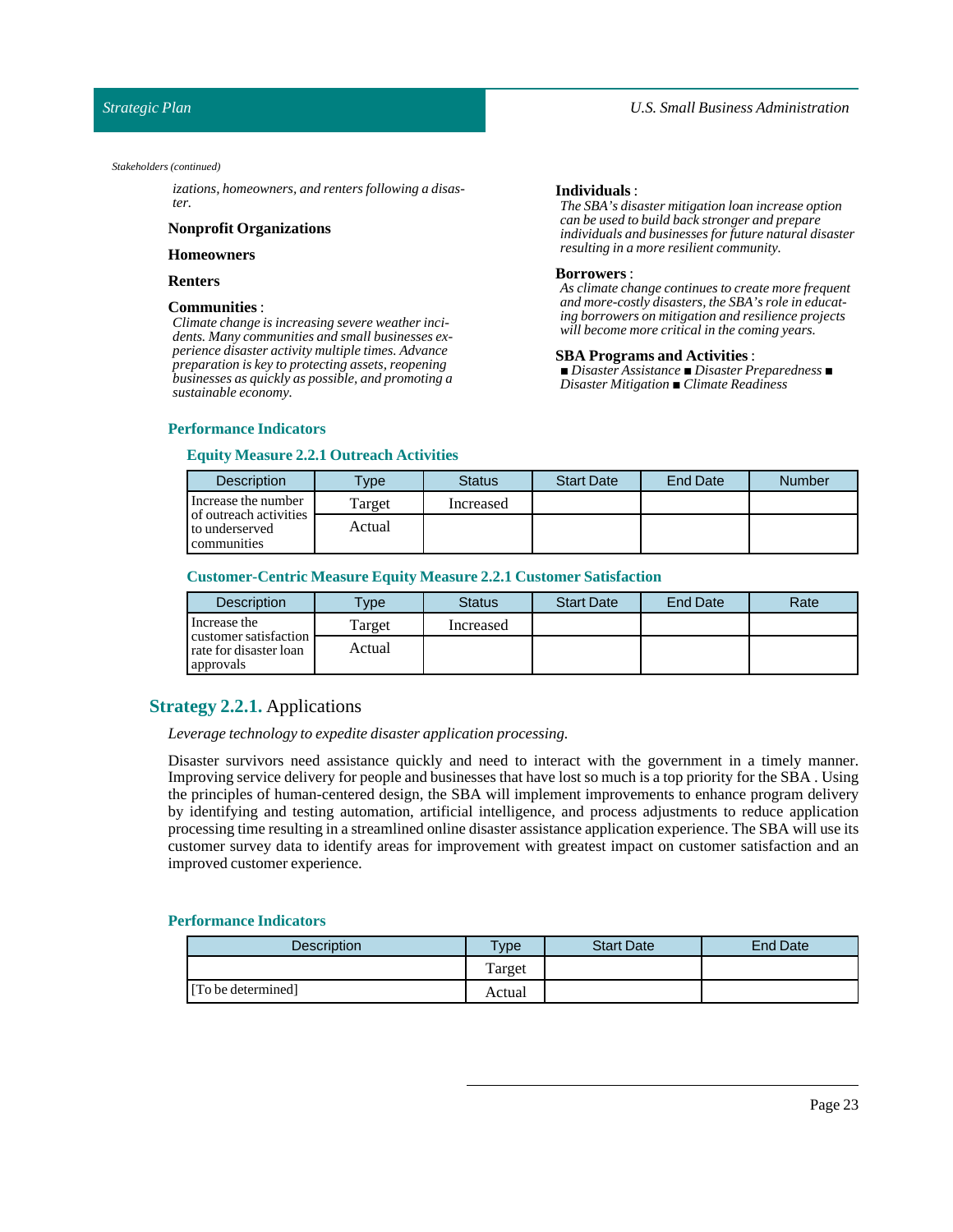## <span id="page-23-0"></span>**Strategy 2.2.2.** Climate Change

*Address the impacts of climate change through mitigation and preparedness.*

The SBA will increase attention on climate change and help reduce the impacts of natural disasters by informing disaster survivors and other stakeholders about the mitigation projects . The Agency will train its field staff, resource partners, and other key stakeholders to support this outreach.

### **Performance Indicators**

| <b>Description</b> | Type   | <b>Start Date</b> | <b>End Date</b> |
|--------------------|--------|-------------------|-----------------|
|                    | Target |                   |                 |
| [To be determined] | Actual |                   |                 |

### <span id="page-23-1"></span>**Strategy 2.2.3.** Underserved Communities

*Reach more underserved communities.*

To promote program knowledge and equity, the SBA will enhance communication to underserved communities through groups like diverse chambers of commerce, the Council for Underserved Communities, and SBA's Office of Diversity, Inclusion, and Civil Rights to develop and conduct effective communication and program implementation strategies.

### **Stakeholder(s):**

### **Underserved Communities**

### **Performance Indicators**

| <b>Description</b> | $T$ vpe | <b>Start Date</b> | <b>End Date</b> |
|--------------------|---------|-------------------|-----------------|
|                    | Target  |                   |                 |
| [To be determined] | Actual  |                   |                 |

## <span id="page-23-2"></span>**Strategy 2.2.4.** Coordination & Collaboration

*Improve coordination and collaboration with federal, state, and local partners.*

#### **Stakeholder(s):**

### **Federal Partners**

### **Federal Emergency Management Agency (FEMA)** :

*The SBA will improve its collaboration with its federal, state, and local partners such as the Federal Emergency Management Agency (FEMA) to help small businesses prepare for disasters and provide financial assistance to businesses, non-profit organizations, homeowners, and renters.*

### **State Partners**

**Local Partners**

### **Small Businesses**

**Businesses**

**Non-Profit Organizations**

**Homeowners**

**Renters**

### **Communities** :

*These partnerships will be critical in ensuring that outreach and marketing to improve predisaster readiness and coordinate post-disaster to help communities build back and recover.*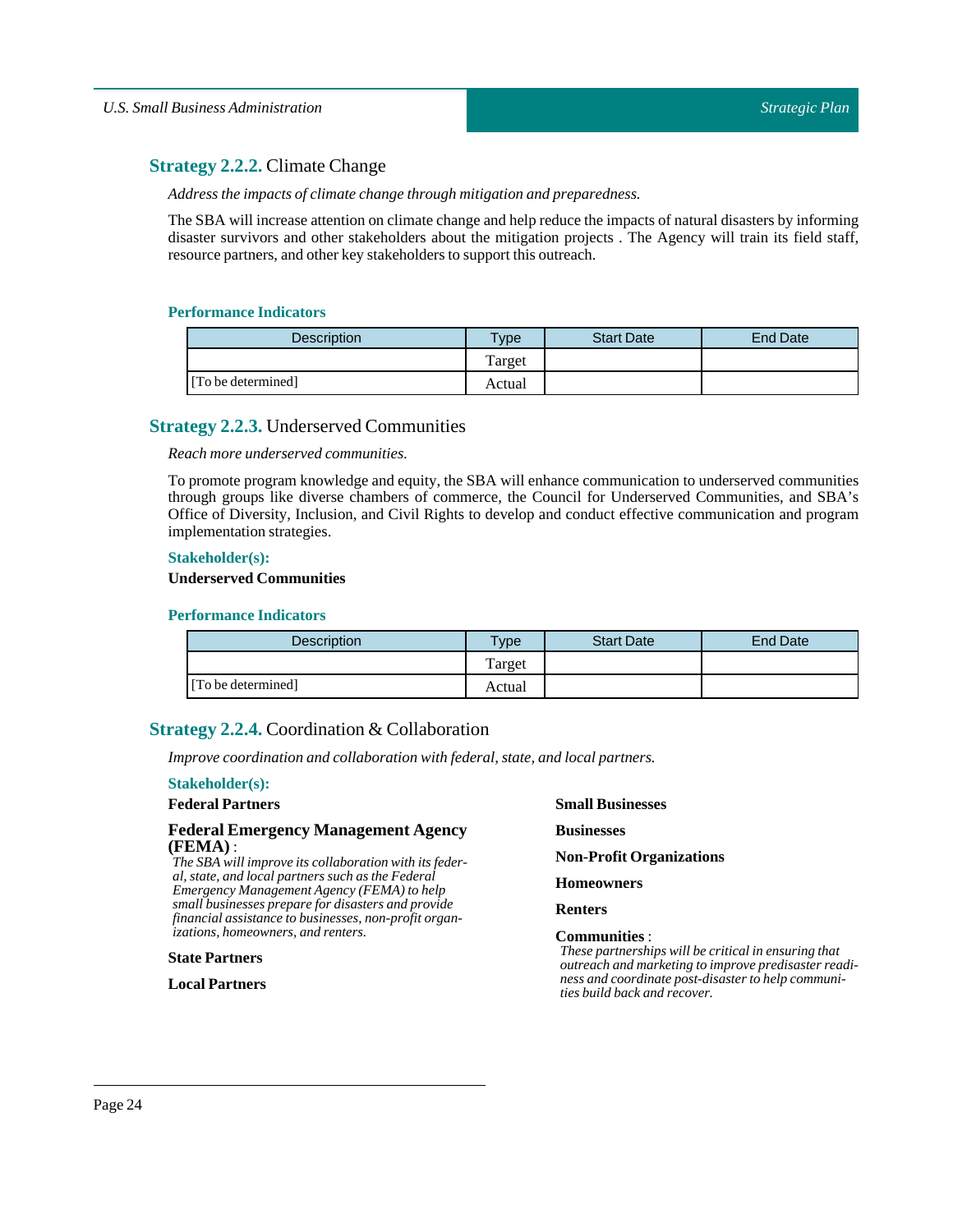| <b>Description</b> | $T$ <sub>VDe</sub> | <b>Start Date</b> | <b>End Date</b> |
|--------------------|--------------------|-------------------|-----------------|
|                    | Target             |                   |                 |
| [To be determined] | Actual             |                   |                 |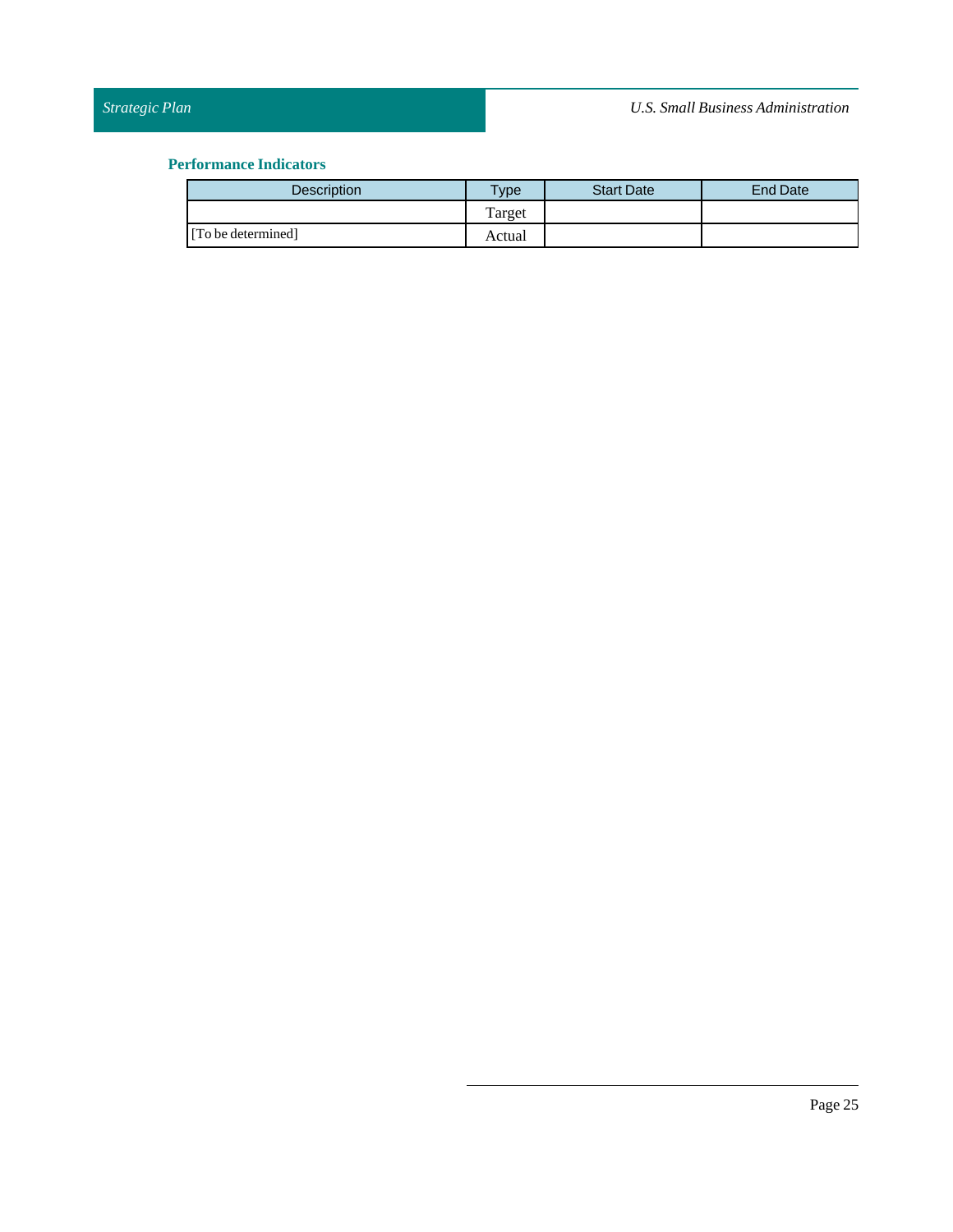## <span id="page-25-0"></span>**3. Resources**

*Implement Strong Stewardship of Resources for Greater Impact*

### **Stakeholder(s)**

### **Program Managers**:

*Program managers depend on mission support functions to help them deliver services to the small business and entrepreneurial community, and the SBA has a responsibility to taxpayers to ensure the proper use of its resources. The SBA is committed to ensuring that enterprise-level mission support functions are coordinated, efficient, and focused to help programs leverage resources and achieve programmatic goals.*

### **Taxpayers**

#### **Small Businesses**:

*The SBA is here to serve the needs of small businesses who are the engines of the U.S. economy. To do that effectively, the SBA must have well-functioning internal management processes, so mission offices have support they need to execute programs for small businesses.*

#### **SBA Managers** :

*Internal management functions include the ability to manage risk, execute an effective acquisition process, provide internal controls and oversight of programs, oversee financial operations, and secure data and evidence to drive decisions and foster continuous learning. The SBA constantly re-evaluates its internal financial and strategic management to stay current and provide excellent service to its internal and external stakeholders.*

### **SBA Employees**:

*The SBA depends on highly skilled employees to effectively fulfill its mission. Employees are critical to meeting the needs of small businesses, and the SBA continues to make investments in its workforce a top priority. An engaged, resilient, and high performing workforce is vital to meeting organizational goals and delivering mission outcomes. An integrated human capital management strategy fosters equity, builds and retains an inclusive and diverse workforce, delivers technology-driven human resources solutions, and provides the best in customer-centric employee training, products, and services necessary to enhance the SBA's capability to respond to America's small business needs. To effectively conduct the business of the Agency, employees need innovative technology and technology-based solutions to provide for its customers. The experience of moving from an in-person environment to a virtual and telework environment brought on by the COVID-19 pandemic demonstrated the need for a strong digital infrastructure for SBA employees and the small businesses that they serve.*

#### **SBA Customers** :

*Digital infrastructure supports programs to amplify benefits for customers and stakeholders such as improved services, agility, and better user experience.*

### **SBA** Enterprise Services :

*Optimized enterprise services help employees better support small businesses, and improved enterprise processes, procedures, and tools help SBA more efficiently fulfill its mission.*

Strategic Goal 3 focuses on the SBA resources and ways to optimize them to best support the small business community. Highly effective organizations need strong stewardship, robust financial oversight, an engaged workforce, a commitment to diversity, reliable and secure digital infrastructure, and an integrated understanding of risks.

## <span id="page-25-1"></span>**3.1.** Data, Evidence & Risk

#### *Strategically manage resources by integrating quality data, evidence, and risk in decision-making processes*

Evidence-building and data will be built into policy, strategy, and resource decisions . The SBA will ensure that it provides quality management and transparent coordination of key functions and ensures that enterprise risk management strategies are woven into decision-making processes so that the Agency can respond quickly to emergencies.

#### **Stakeholder(s):**

**Associate Administrator for Performance, Planning, and the Chief Financial Officer**: *Objective Lead*

**Director of Executive Management, Installation, and Support Services** : *Objective Lead*

#### **Economic Relief Programs** :

*Economic relief programs stemming from the CO-VID-19 pandemic increased the SBA's operational loan portfolio to more than \$1.1 trillion. This expansion of the SBA's portfolio requires it to be nimbler and better equipped with current technology, skills, tools, and knowledge. The SBA remains dedicated to*

*— continued next page*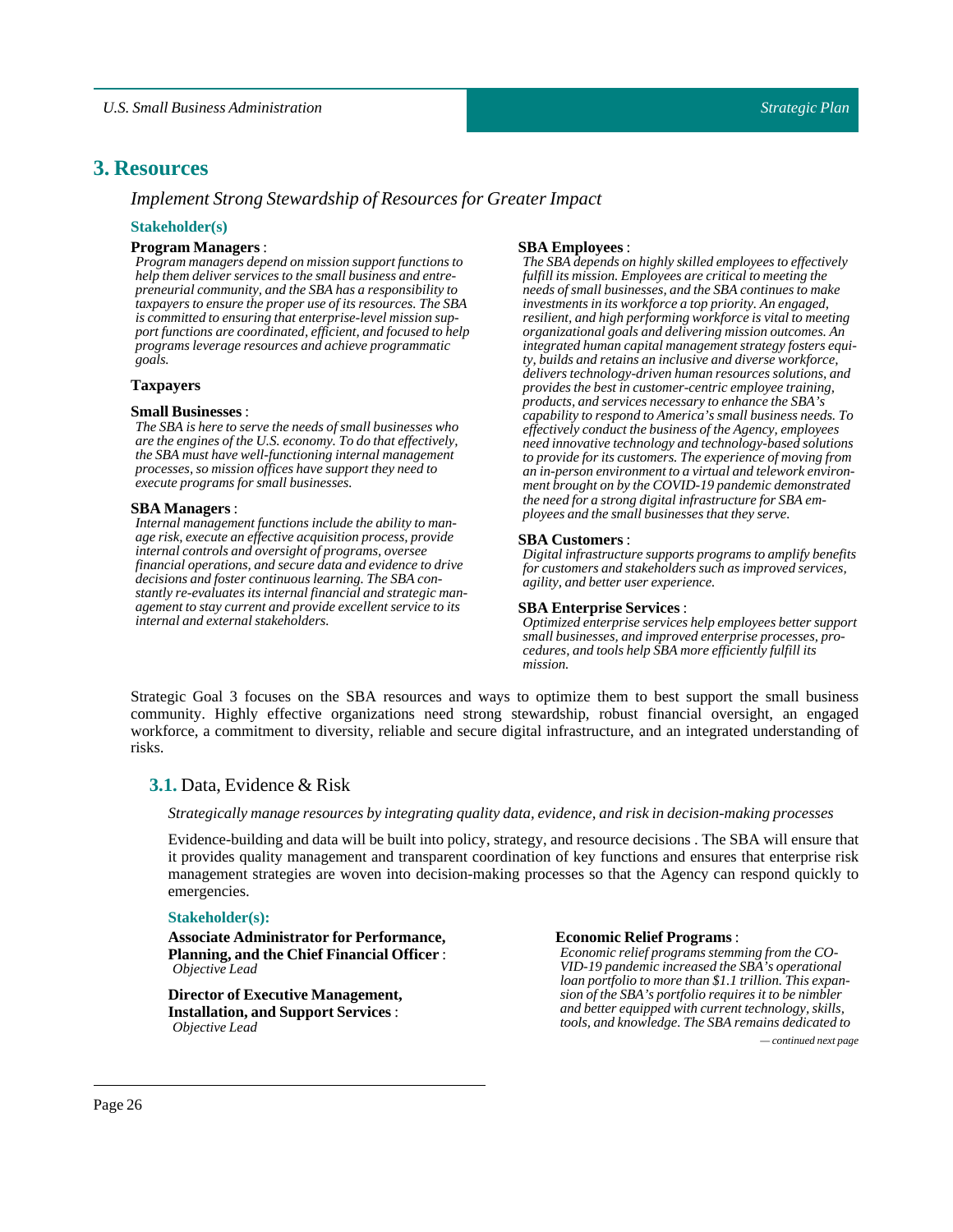### *Strategic Plan*

#### *Stakeholders (continued)*

*delivering quality financial management and risk management resources.*

#### **Taxpayers** :

*The SBA has a responsibility to taxpayers to ensure the best use of its resources and provide transparent governance to ensure trust in its programs.*

#### **Small Businesses**:

*The SBA continues to strengthen its programs to meet the needs of small businesses while also managing fraud, waste, and abuse.*

#### **SBA Programs and Activities**:

- *■ Financial Management ■ Acquisition Management*
- *■ Performance Management ■ Grants Management*
- *■ Risk Management ■ Facilities*

### **Performance Indicators**

### **Strategic Measure 3.1.1 Utilization**

| <b>Description</b>                        | $T$ <sub>V</sub> $pe$ | <b>Status</b> | <b>Start Date</b> | End Date | Rate |
|-------------------------------------------|-----------------------|---------------|-------------------|----------|------|
| Increase the SBA                          | Farget                | Increased     |                   |          |      |
| <b>Small Business</b><br>Utilization Rate | Actual                |               |                   |          |      |

### **Strategic Measure 3.1.2 Material Weaknesses**

| <b>Description</b>                                                                       | <b>Type</b> | <b>Status</b> | <b>Start Date</b> | End Date | <b>Number</b> |
|------------------------------------------------------------------------------------------|-------------|---------------|-------------------|----------|---------------|
| Decrease the number                                                                      | Target      | Decreased     |                   |          |               |
| of Material<br><b>Weaknesses</b><br>identified in<br><b>Financial Statement</b><br>Audit | Actual      |               |                   |          |               |

### **Customer-Centric Measure Strategic Measure 3.1.1 Customer Satisfaction**

| <b>Description</b>                                                                                  | Type   | <b>Status</b> | <b>Start Date</b> | <b>End Date</b> | Rate |
|-----------------------------------------------------------------------------------------------------|--------|---------------|-------------------|-----------------|------|
| Increase the                                                                                        | Target | Increased     |                   |                 |      |
| Customer<br>Satisfaction Rate of<br>Financial<br>Management<br>Services for SBA<br><b>Employees</b> | Actual |               |                   |                 |      |

### <span id="page-26-0"></span>**Strategy 3.1.1.** Resources

*Integrate data and evidence into resource management and planning.*

The SBA will manage its resources more effectively by integrating robust data and evidence into its financial decisions, including deployment of resources and acquisition determinations . The SBA will build its data inventory, ensure that it is using quality data, and use its evidence capacity assessment to mature its use of evidence in decision making.

| <b>Description</b> | $T$ ype | <b>Start Date</b> | <b>End Date</b> |
|--------------------|---------|-------------------|-----------------|
|                    | Target  |                   |                 |
| [To be determined] | Actual  |                   |                 |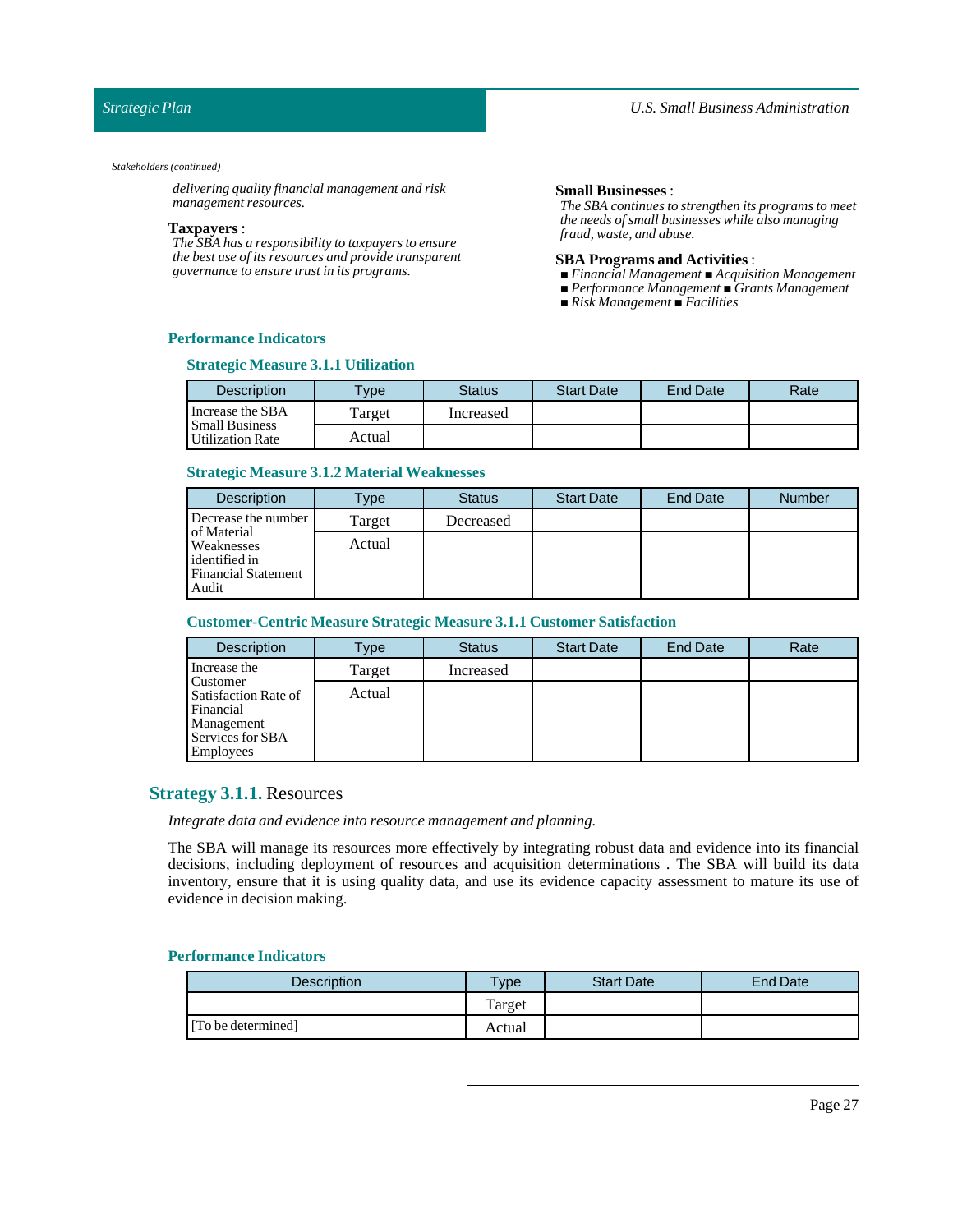## <span id="page-27-0"></span>**Strategy 3.1.2.** Risk

*Implement enterprise risk management to manage fraud and* waste.

The SBA will improve its internal controls processes through oversight and train its field and program managers. The SBA will develop program office risk registers to enhance risk management responsibilities at all levels of the organization. The SBA will increase risk management training with an emphasis on fraud risks and revamp its continuity of operations processes to ensure that essential functions will continue or resume quickly after a disruption of normal activities.

## **Performance Indicators**

| <b>Description</b> | $T$ <sub>ype</sub> | <b>Start Date</b> | <b>End Date</b> |
|--------------------|--------------------|-------------------|-----------------|
|                    | Target             |                   |                 |
| [To be determined] | Actual             |                   |                 |

## <span id="page-27-1"></span>**Strategy 3.1.3.** Service

### *Implement process improvements to simplify service delivery.*

The SBA will improve its grants management processes through enhanced enterprise systems to streamline workflow and process automation. To improve its administrative support services, the SBA will pursue opportunities to optimize its real estate footprint and replace gas-powered vehicles in its fleet with electric to meet help address the impacts of climate change.

| <b>Description</b> | $T$ vpe      | <b>Start Date</b> | <b>End Date</b> |
|--------------------|--------------|-------------------|-----------------|
|                    | m<br>l'arget |                   |                 |
| [To be determined] | Actual       |                   |                 |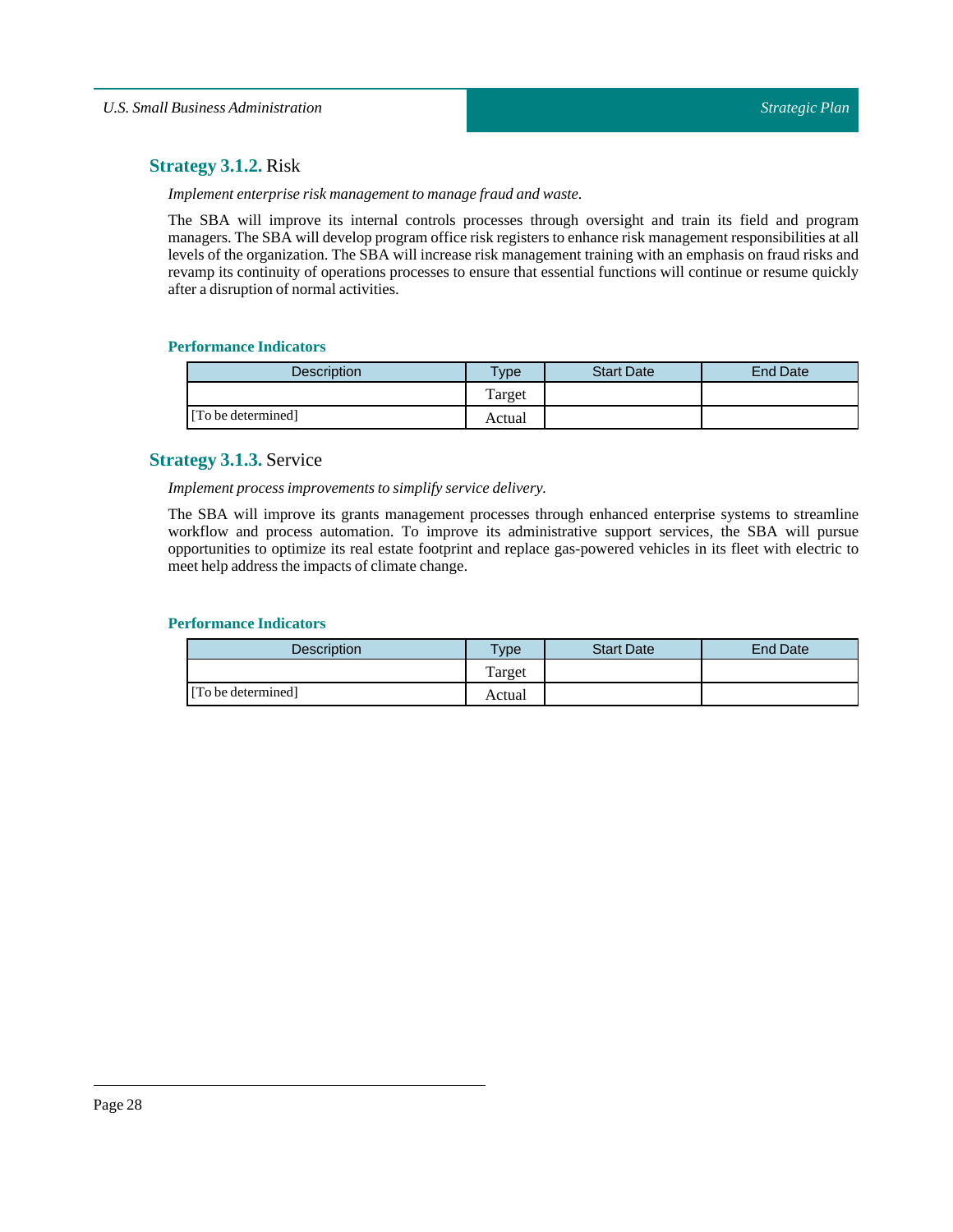**SBA Programs and Activities**:

*ing ■ Recruitment*

*■ Human Capital ■ Diversity and Inclusion ■ Train-*

## <span id="page-28-0"></span>**3.2.** Workforce

### *Build an inclusive and high-performing workforce*

A highly skilled, agile, and committed workforce is needed for the Agency to execute program goals and respond effectively and quickly to disaster events . Hiring a diverse, equitable, inclusive, and accessible workforce ensures that the SBA retains talent and that its employees reflect the diversity of the U.S. population and its small business owners. The SBA's human capital management strategies include quality training to give employees the resources they need to succeed, targeted workforce planning to ensure that the SBA has the talent needs of tomorrow, skills gaps assessment to identify and align new and needed skill sets, dynamic employee engagement to empower the SBA's employees, and a performance management framework that develops and supports a workforce that can meet any challenge. The Agency will deliver a talented, skilled, and diverse workforce that will help transform service delivery for the public and give employees tools to deliver mission outcomes efficiently and effectively.

#### **Stakeholder(s):**

**Chief Human Capital Officer** : *Objective Lead*

**Assistant Administrator for Diversity, Inclusion, and Civil Rights** : *Objective Lead*

### **Performance Indicators**

### **Strategic Measure 3.2.1 Job Satisfaction**

| <b>Description</b>                                            | $T$ <sub>V</sub> $pe$ | <b>Status</b> | <b>Start Date</b> | <b>End Date</b> | Rating |
|---------------------------------------------------------------|-----------------------|---------------|-------------------|-----------------|--------|
| Increase SBA                                                  | Target                | Increased     |                   |                 |        |
| Federal Employee<br>Viewpoint Survey<br>iob satisfaction rate | Actual                |               |                   |                 |        |

#### **Equity Measure 3.2.1 MOUs & Agreements**

| <b>Description</b>                                                        | Type   | <b>Status</b> | <b>Start Date</b> | End Date | <b>Number</b> |
|---------------------------------------------------------------------------|--------|---------------|-------------------|----------|---------------|
| Increase the number                                                       | Target | Increased     |                   |          |               |
| of MOUs and<br>Agreements with<br><b>Minority Serving</b><br>Institutions | Actual |               |                   |          |               |

## <span id="page-28-1"></span>**Strategy 3.2.1.** Technology

*Leverage technology to streamline human capital functions.* 

Investments in human capital technology modernization will transform human resources processes. Through integrated technology, the SBA will improve its data integrity and enhance organizational readiness by having tools to improve service delivery, support effective decisions, deliver on mission critical priorities, and support Agency-wide workforce planning, helping the SBA to be a model employer and to be a more competitive employer in today's labor market.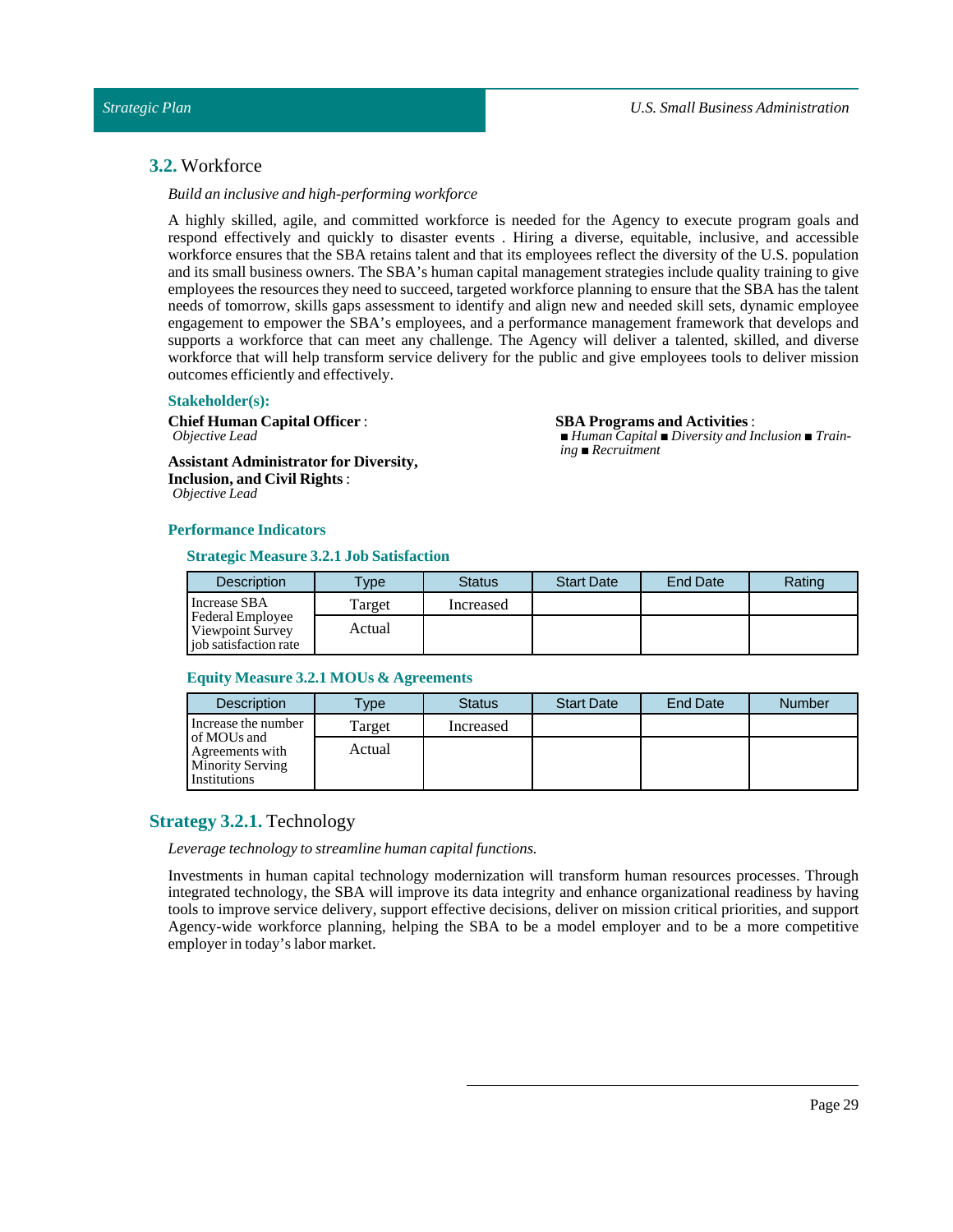### **Performance Indicators**

| Description        | Type   | <b>Start Date</b> | End Date |
|--------------------|--------|-------------------|----------|
|                    | Target |                   |          |
| [To be determined] | Actual |                   |          |

## <span id="page-29-0"></span>**Strategy 3.2.2.** Competencies & Skills

*Continuously assess and strengthen employee competencies and skills.*

A data-driven talent development plan enables the Agency to equip its workforce with the knowledge and skills needed to be successful. To foster a high-performing workforce, the SBA will empower its employees to develop their skills to advance the mission. The SBA will expand educational and developmental offerings for all employees to enhance their learning and development goals to meet the growing and changing talent needs for today as well as the coming years.

### **Performance Indicators**

| <b>Description</b> | $T$ ype | <b>Start Date</b> | <b>End Date</b> |
|--------------------|---------|-------------------|-----------------|
|                    | Target  |                   |                 |
| [To be determined] | Actual  |                   |                 |

## <span id="page-29-1"></span>**Strategy 3.2.3.** DEI & Accessibility

*Foster diversity, equity, inclusion, and accessibility in the workplace.* 

### **Stakeholder(s):**

### **SBA Leaders**:

*Working with senior leadership, employee groups, labor-management partnerships, and employee unions, the SBA will promote an inclusive organization that values and leverages the backgrounds and attributes of all employees.*

#### **Employee Groups**

**Labor-Management Partnerships**

**Employee Unions**

### **U.S. Office of Personnel Management** :

*In addition, the SBA will collaborate with the U.S. Office of Personnel Management to implement government-wide best practices to promote diversity, equity, inclusion, and accessibility.*

#### **SBA Workforce** :

*By deploying reforms that streamline the recruitment process and utilizing expanded flexibilities in work arrangements, the Agency can compete for and retain a high-quality workforce that has the capabilities required to set conditions for small businesses to grow and thrive.*

### **Performance Indicators**

| <b>Description</b> | <b>Type</b> | <b>Start Date</b> | End Date |
|--------------------|-------------|-------------------|----------|
|                    | Target      |                   |          |
| [To be determined] | Actual      |                   |          |

## <span id="page-29-2"></span>**3.3.** Technology

### *Develop and deploy technology-driven solutions to enhance mission delivery*

The SBA's information technology systems provide a secure, digital platform for programs to deliver services to small businesses. The SBA is committed to assessing, managing, and improving its systems through modernization activities that will deliver increased cost-effective technology solutions, reduce redundancies,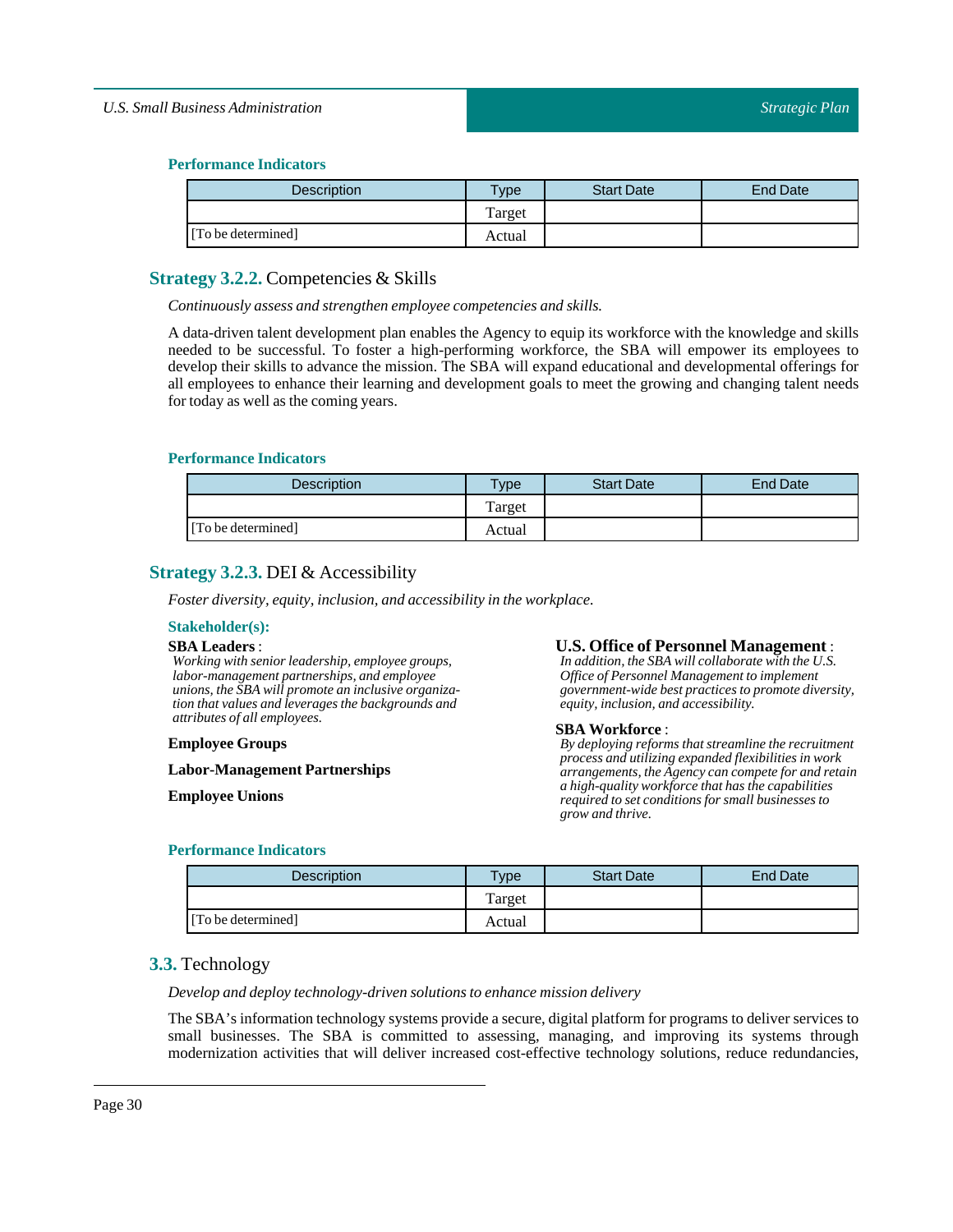and enable an improved customer experience. The SBA will innovate and improve the usability and availability of services by focusing on enterprise solutions that use modern, cost-effective, and secure technologies. The SBA will expand enterprise-wide capabilities, streamline and automate business processes, and improve service and portfolio governance to reduce investment deployment time and cost.

### **Stakeholder(s):**

**Chief Information Officer** :

*Objective Lead*

#### **SBA Programs and Activities**:

*■ Enterprise IT Operations ■ Mission Capability Support ■ Cybersecurity ■ Digital Services ■ Information Systems*

### **Performance Indicators**

### **Strategic Measure 3.3.1 IT Maturity**

| <b>Description</b> | <b>Type</b> | <b>Status</b> | <b>Start Date</b> | <b>End Date</b> | Rating |
|--------------------|-------------|---------------|-------------------|-----------------|--------|
| Increase the IT    | Target      | Increase      |                   |                 |        |
| maturity rating    | Actual      |               |                   |                 |        |

### **Customer-Centric Measure 3.3.1 IT Customer Satisfaction**

| <b>Description</b>                                                | Type <sub>o</sub> | <b>Status</b> | <b>Start Date</b> | <b>End Date</b> | Rating |
|-------------------------------------------------------------------|-------------------|---------------|-------------------|-----------------|--------|
| Increase the                                                      | Target            | Increased     |                   |                 |        |
| Information<br>Technology<br>Customer<br><b>Satisfaction Rate</b> | Actual            |               |                   |                 |        |

## <span id="page-30-0"></span>**Strategy 3.3.1.** Enterprise Services

#### *Deliver optimized core enterprise services.*

The SBA will provide enterprise level cost effective technology solutions for its stakeholders. Through joint systems development that uses collaboration with business owners and stakeholders, the Agency will ensure that its core services provide continuous improvements. Mission-critical systems and services and the adoption of cloud smart strategies will be prioritized.

#### **Performance Indicators**

| Description        | $T$ <sub>V</sub> pe | <b>Start Date</b> | <b>End Date</b> |
|--------------------|---------------------|-------------------|-----------------|
|                    | Target              |                   |                 |
| [To be determined] | Actual              |                   |                 |

## <span id="page-30-1"></span>**Strategy 3.3.2.** Business Solutions

*Modernize technology-enabled business solutions.*

The SBA will use investment management practices including the use of an executive-level Investment Review Board to review and approve annual IT budget submissions and investments. New governance structures will ensure that investments have the full support and sponsorship of the executives responsible to implement and are based upon rigorous analysis of alternatives and metrics.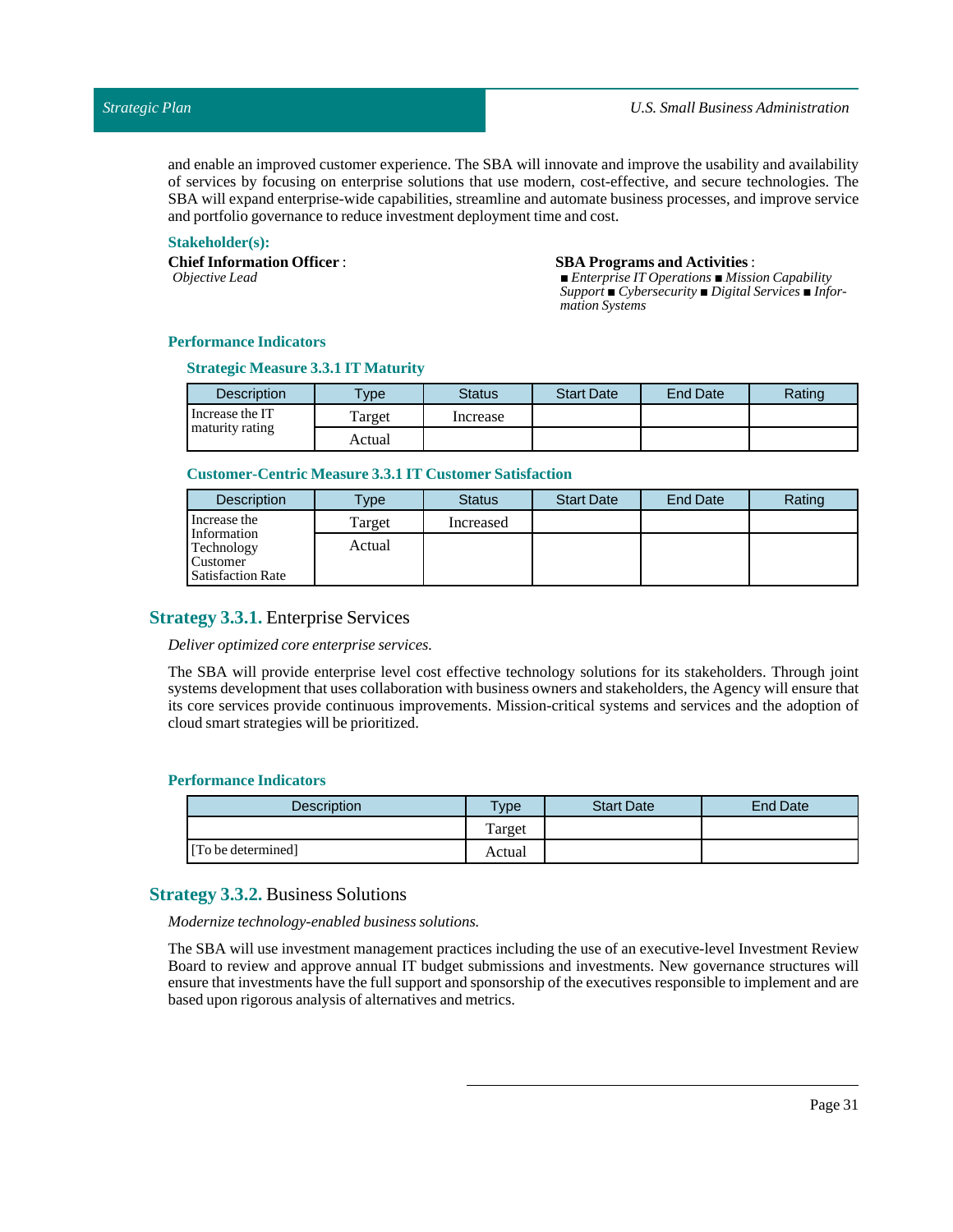## **Performance Indicators**

| Description        | Type   | <b>Start Date</b> | <b>End Date</b> |
|--------------------|--------|-------------------|-----------------|
|                    | Target |                   |                 |
| [To be determined] | Actual |                   |                 |

## <span id="page-31-0"></span>**Strategy 3.3.3.** Governance

*Adopt business and data-driven governance practices to manage technology.*

The SBA will leverage the Technology Business Management framework, which focuses on cost transparency, identifying the total cost of IT, and shaping the demand for services, to create a comprehensive cost model that provides a simplified view into enterprise technology, which will help reconcile information technology spend under management and provide a path forward to operationalize budget decision making.

### **Performance Indicators**

| <b>Description</b> | $T$ ype | <b>Start Date</b> | End Date |
|--------------------|---------|-------------------|----------|
|                    | Target  |                   |          |
| [To be determined] | Actual  |                   |          |

## <span id="page-31-1"></span>**Strategy 3.3.4.** Cybersecurity

*Manage a cybersecurity portfolio to reduce risk.*

Cyber threats continue to be a risk for government and non-governmental networks. The SBA will focus on managing enterprise cybersecurity, communicating about threats, and advising on solutions. Developing and training an incident response team to withstand and recover from a cyber-attack will be critical.

| <b>Description</b> | $v$ pe | <b>Start Date</b> | End Date |
|--------------------|--------|-------------------|----------|
|                    | Target |                   |          |
| [To be determined] | Actual |                   |          |